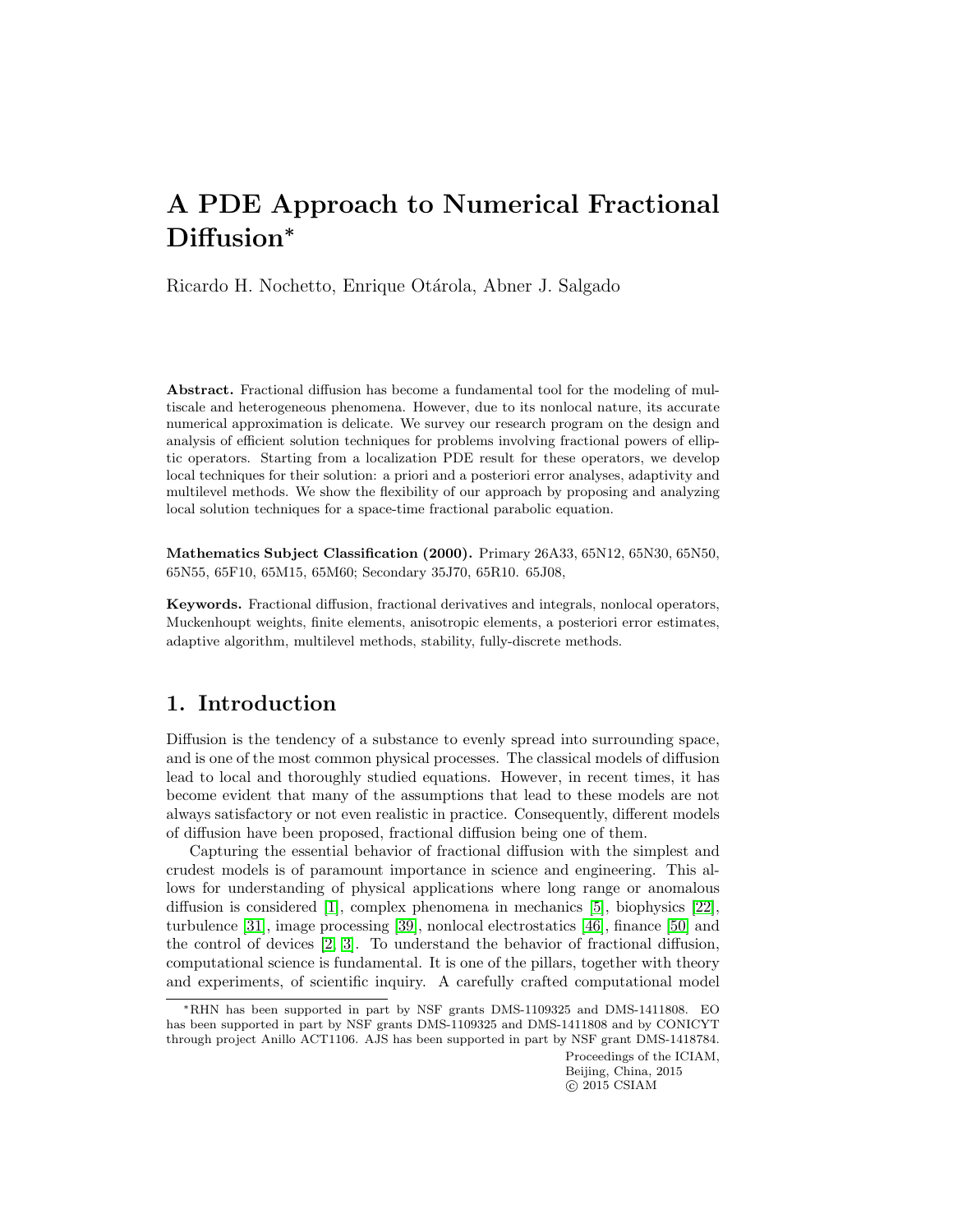can replace a very expensive or unrealizable experimental setting, and it can give new insight into the theoretical developments of a specific discipline. The analysis of such computational schemes is the realm of numerical analysis, which offers a rigorous mathematical description of the extent to which the computer's output approximates the process of interest. These crucial aspects of modern research are blended together in this paper, which deals with the design and analysis of efficient numerical techniques for problems involving fractional diffusion.

The mathematical structure of fractional diffusion is shared by a wide class of nonlocal operators [\[34,](#page-22-3) [54\]](#page-23-1). These operators have a strong connection with realworld problems, since they constitute a fundamental part of the modeling and simulation of complex phenomena. It is evident that the particular type of mathematical operator appearing in applications can widely vary and that a unified analysis might be well beyond reach. A more modest, but nevertheless quite ambitious, goal is to develop computational tools and their analysis for a representative of a particular class. We discuss below our contributions to fractional diffusion.

Exploiting the breakthrough by L. Caffarelli and L. Silvestre [\[25\]](#page-21-1), we have made a decisive advance in numerical fractional diffusion. Although the analysis of our method is intricate, its implementation is done using standard components of finite element analysis  $[30, 29, 61, 60, 62]$  $[30, 29, 61, 60, 62]$  $[30, 29, 61, 60, 62]$  $[30, 29, 61, 60, 62]$  $[30, 29, 61, 60, 62]$ . This is the main advantage of our scheme, since alternative approaches require less traditional techniques (such as special quadrature) to cope with the mathematical difficulties inherent to fractional diffusion. Even in 1D [\[45,](#page-22-6) [66\]](#page-24-0), the integral formulation of fractional diffusion is notoriously difficult from the numerical standpoint due to the presence of a nonintegrable kernel; see [\[67\]](#page-24-1) for a discussion. In contrast, our PDE approach to fractional diffusion, as well as the recent method of [\[12\]](#page-21-2), can handle multidimensions easily and efficiently – a highly desirable feature.

Here we are interested in the design and analysis of numerical techniques to solve problems involving fractional powers of the Dirichlet Laplace operator  $(-\Delta)^s$ ,  $s \in (0,1)$ , the so-called fractional Laplacian. Let  $\Omega$  be a bounded Lipschitz domain of  $\mathbb{R}^n$  ( $n \geq 1$ ), with boundary  $\partial\Omega$ . Given a function f, we seek u such that

<span id="page-1-0"></span>
$$
(-\Delta)^s u = f \quad \text{in } \Omega. \tag{1.1}
$$

Our approach, however, is not particular to the fractional Laplacian and it can be applied to any second order, symmetric and uniformly elliptic operator [\[60,](#page-23-3) §7].

One of the main difficulties to study  $(1.1)$  is that the fractional Laplacian is a nonlocal operator [\[24,](#page-21-3) [26,](#page-21-4) [23,](#page-21-5) [25,](#page-21-1) [49\]](#page-23-5). To localize it, Caffarelli and Silvestre showed in [\[25\]](#page-21-1) that any power  $s < 1$  of the fractional Laplacian in  $\mathbb{R}^n$  can be realized as an operator that maps a Dirichlet boundary condition to a Neumann-type condition via an extension problem on the upper half-space  $\mathbb{R}^{n+1}_+$ . This result was adapted in [\[18,](#page-21-6) [26,](#page-21-4) [72\]](#page-24-2) to bounded domains  $\Omega$ , thus obtaining an extension problem posed on the semi-infinite cylinder  $\mathcal{C} := \Omega \times (0, \infty)$ . This extension is the mixed boundary value problem:

<span id="page-1-1"></span>
$$
\operatorname{div}\left(y^{\alpha}\nabla\mathscr{U}\right) = 0 \text{ in } \mathcal{C}, \quad \mathscr{U} = 0 \text{ on } \partial_L \mathcal{C}, \quad \frac{\partial \mathscr{U}}{\partial \nu^{\alpha}} = d_s f \text{ on } \Omega \times \{0\}, \tag{1.2}
$$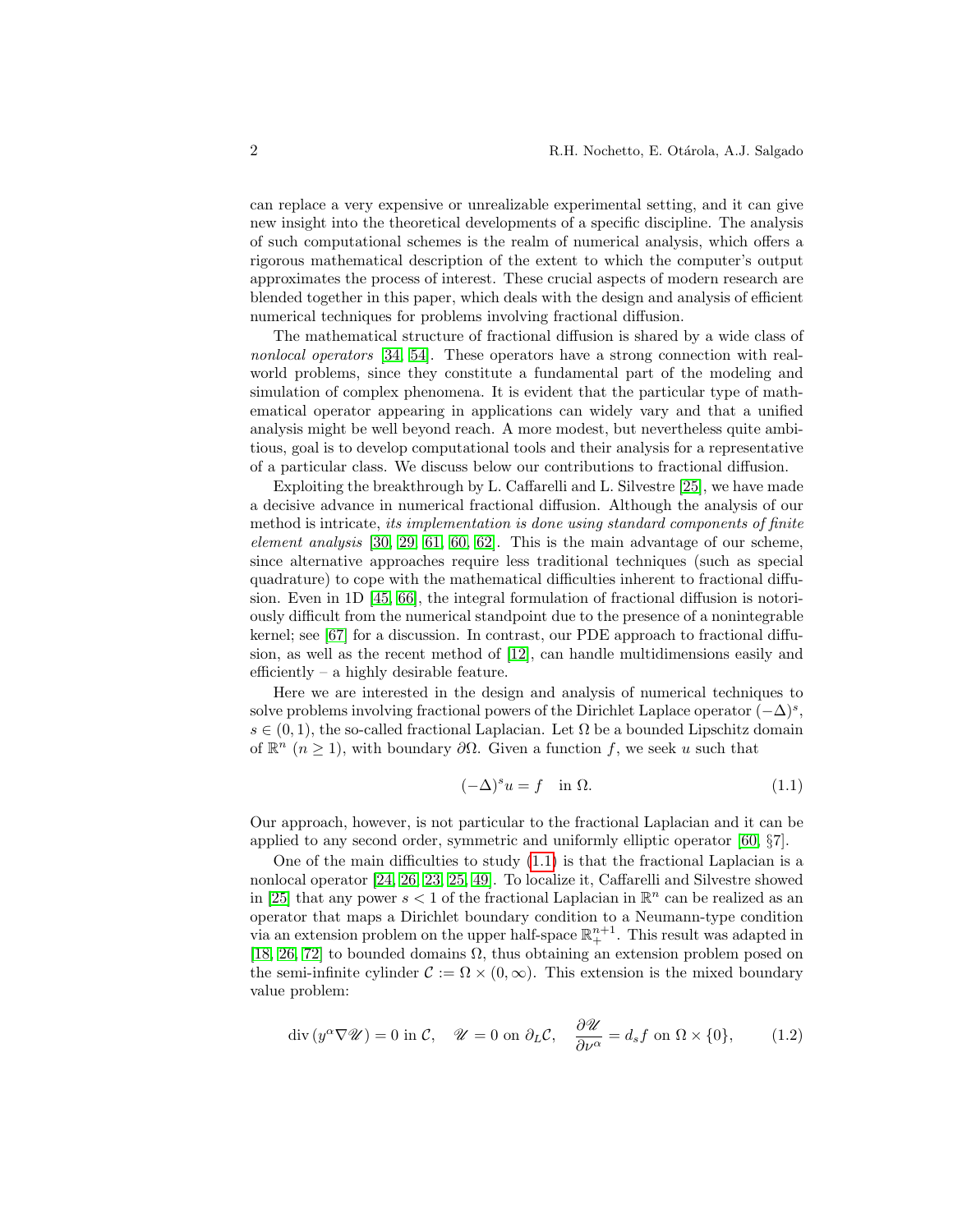where  $\partial_L C := \partial \Omega \times (0, \infty)$  is the lateral boundary of C, and  $d_s := 2^{1-2s} \frac{\Gamma(1-s)}{\Gamma(s)}$  is a positive normalization constant that depends only on s; see [\[23,](#page-21-5) [25\]](#page-21-1) for details. The parameter  $\alpha$  is defined as  $\alpha = 1 - 2s \in (-1, 1)$ , and the so-called conormal exterior derivative of  $\mathcal{U}$  at  $\Omega \times \{0\}$  is

<span id="page-2-0"></span>
$$
\frac{\partial \mathcal{U}}{\partial \nu^{\alpha}} = -\lim_{y \to 0^+} y^{\alpha} \mathcal{U}_y.
$$
 (1.3)

We call y the *extended variable* and the dimension  $n + 1$  in  $\mathbb{R}^{n+1}$  the *extended*  $dimension of problem (1.2)$  $dimension of problem (1.2)$ . The limit in  $(1.3)$  must be understood in the distributional sense; see [\[23,](#page-21-5) [25,](#page-21-1) [26\]](#page-21-4). As noted in [\[18,](#page-21-6) [25,](#page-21-1) [26,](#page-21-4) [72\]](#page-24-2), the fractional Laplacian and the Dirichlet-to-Neumann operator of problem [\(1.2\)](#page-1-1) are related by

<span id="page-2-2"></span>
$$
d_s(-\Delta)^s u = \frac{\partial \mathcal{U}}{\partial \nu^\alpha} \quad \text{in } \Omega. \tag{1.4}
$$

We propose, and analyze in Section [2,](#page-2-1) the following strategy to solve  $(1.1)$ : given f we solve [\(1.2\)](#page-1-1), thus obtaining a function  $\mathscr{U}$ ; setting  $u : x' \in \Omega \mapsto u(x') =$  $\mathscr{U}(x',0) \in \mathbb{R}$ , we obtain the solution of  $(1.1)$ . The main advantage of this algorithm is that we are solving the local problem [\(1.2\)](#page-1-1) instead of dealing with the nonlocal operator  $(-\Delta)^s$  of [\(1.1\)](#page-1-0). However, this comes at the expense of incorporating one more dimension to the problem, thus raising the question of computational efficiency. This motivates the use of anisotropic meshes to compensate for the singular behavior of  $\mathscr{U}(\cdot, y)$  as  $y \to 0$ , and well as the development of a posteriori error estimators and multilevel methods. These are reviewed in Sections [3](#page-8-0) and [4,](#page-11-0) respectively. To show the flexibility of our approach, in Section [5](#page-14-0) we consider a parabolic equation with fractional diffusion and fractional time derivative.

Throughout this work  $\Omega$  is an open, bounded and connected domain of  $\mathbb{R}^n$ ,  $n \geq 1$ , with polyhedral boundary  $\partial \Omega$ . Given the semi-infinite cylinder  $\mathcal{C} = \Omega \times$  $(0, \infty)$  and  $\gamma > 0$ , the truncated cylinder with base  $\Omega$  and height  $\gamma$  is defined by  $\mathcal{C}_{\gamma} := \Omega \times (0, \gamma)$  with lateral boundary  $\partial_L \mathcal{C}_{\gamma} := \partial \Omega \times (0, \gamma)$ .

We will be dealing with objects defined in  $\mathbb{R}^{n+1}$  and it will be convenient to distinguish the extended dimension. A vector  $x \in \mathbb{R}^{n+1}$ , will be denoted by

$$
x = (x_1, \ldots, x_n, x_{n+1}) = (x', x_{n+1}) = (x', y),
$$

with  $x_i \in \mathbb{R}$  for  $i = 1, ..., n + 1$ ,  $x' \in \mathbb{R}^n$  and  $y \in \mathbb{R}$ .

By  $a \leq b$  we mean  $a \leq Cb$ , with a constant C that neither depends on a, b or the discretization parameters. The value of C might change at each occurrence.

### <span id="page-2-1"></span>2. A PDE approach: formulation and FEM

For a bounded domain there are several ways, not necessarily equivalent, to define the fractional Laplacian; see [\[11,](#page-21-7) [60\]](#page-23-3) for a discussion. As in [\[60\]](#page-23-3) we adopt the definition based on spectral theory [\[10\]](#page-21-8). The operator  $(-\Delta)^{-1}: L^2(\Omega) \to L^2(\Omega)$  is compact, symmetric and positive, whence its spectrum  $\{\lambda_k^{-1}\}_{k\in\mathbb{N}}$  is discrete, real,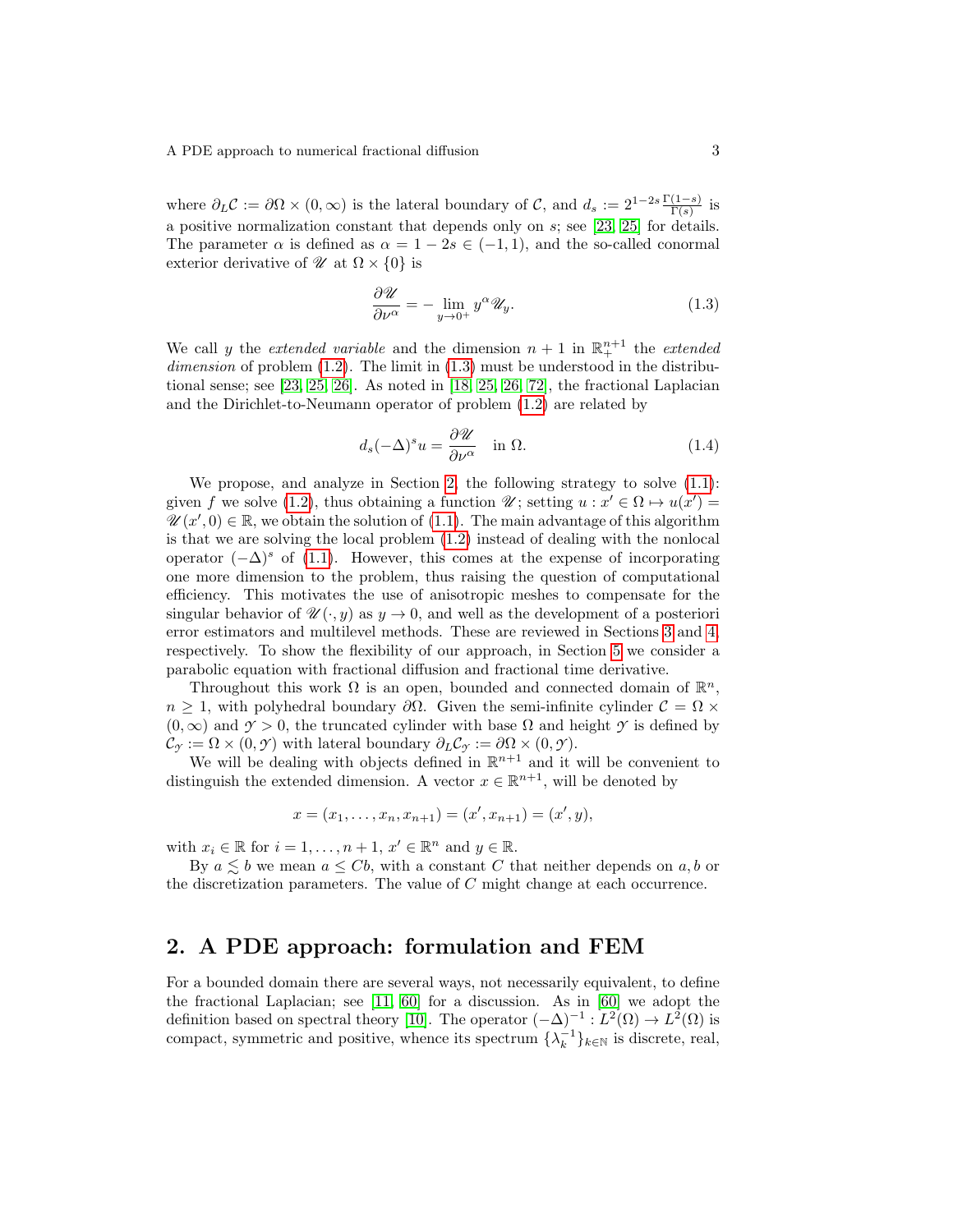positive and accumulates at zero. Moreover, there exists  $\{\varphi_k\}_{k\in\mathbb{N}}$ , which is an orthonormal basis of  $L^2(\Omega)$  and satisfies  $-\Delta \varphi_k = \lambda_k \varphi_k$  in  $\Omega$  and  $\varphi_k = 0$  on  $\partial \Omega$ . Fractional powers of the Dirichlet Laplacian can be defined for  $w \in C_0^{\infty}(\Omega)$  by

<span id="page-3-2"></span>
$$
(-\Delta)^s w = \sum_{k=1}^{\infty} \lambda_k^s w_k \varphi_k, \qquad (2.1)
$$

where  $w_k = \int_{\Omega} w \varphi_k$ . By density  $(-\Delta)^s$  can be extended to the space

<span id="page-3-3"></span>
$$
\mathbb{H}^{s}(\Omega) = \left\{ w = \sum_{k=1}^{\infty} w_k \varphi_k : \sum_{k=1}^{\infty} \lambda_k^s w_k^2 < \infty \right\}
$$
 (2.2)

For  $s \in (0,1)$  we denote by  $\mathbb{H}^{-s}(\Omega)$  the dual of  $\mathbb{H}^{s}(\Omega)$ .

<span id="page-3-4"></span>2.1. The Caffarelli-Silvestre extension problem. The Caffarelli-Silvestre extension leads to a *nonuniformly* elliptic equation  $[25, 18, 24, 26]$  $[25, 18, 24, 26]$  $[25, 18, 24, 26]$  $[25, 18, 24, 26]$ . We consider weighted Sobolev spaces with the weight  $|y|^{\alpha}$ ,  $\alpha \in (-1,1)$ . If  $D \subset \mathbb{R}^{n+1}$ ,  $L^2(|y|^\alpha, D)$  is the space of measurable functions on D such that

$$
\|w\|_{L^2(|y|^\alpha,D)}^2=\int_D |y|^\alpha w^2<\infty.
$$

Similarly we define the weighted Sobolev space

$$
H^1(|y|^\alpha,D)=\left\{w\in L^2(|y|^\alpha,D): |\nabla w|\in L^2(|y|^\alpha,D)\right\},
$$

where  $\nabla w$  is the distributional gradient of w. We equip  $H^1(|y|^\alpha, D)$  with the norm

<span id="page-3-0"></span>
$$
||w||_{H^1(|y|^\alpha,D)} = \left(||w||^2_{L^2(|y|^\alpha,D)} + ||\nabla w||^2_{L^2(|y|^\alpha,D)}\right)^{1/2}.
$$
 (2.3)

Since  $\alpha \in (-1,1)$  then  $|y|^{\alpha}$  belongs to the Muckenhoupt class  $A_2(\mathbb{R}^{n+1})$  [\[35,](#page-22-7) [38,](#page-22-8) [40,](#page-22-9) [57,](#page-23-6) 73. This, in particular, implies that  $H^1(|y|^\alpha, D)$  with norm [\(2.3\)](#page-3-0) is Hilbert and  $C^{\infty}(D) \cap H^{1}(|y|^{\alpha}, D)$  is dense in  $H^{1}(|y|^{\alpha}, D)$  (cf. [\[73,](#page-24-3) Proposition 2.1.2, Corollary 2.1.6], [\[48\]](#page-23-7) and [\[40,](#page-22-9) Theorem 1]). We recall the definition of Muckenhoupt classes.

**Definition 2.1** (Muckenhoupt class  $A_2$ , [\[57,](#page-23-6) [73\]](#page-24-3)). Let  $\omega$  be a weight and  $N \ge 1$ . We say that  $\omega \in A_2(\mathbb{R}^N)$  if

<span id="page-3-1"></span>
$$
C_{2,\omega} = \sup_{B} \left( \oint_{B} \omega \right) \left( \oint_{B} \omega^{-1} \right) < \infty,\tag{2.4}
$$

where the supremum is taken over all balls  $B$  in  $\mathbb{R}^N$ .

If  $\omega \in A_2(\mathbb{R}^N)$ , we call it an  $A_2$ -weight,  $C_{2,\omega}$  in [\(2.4\)](#page-3-1) is the  $A_2$ -constant of  $\omega$ .

To study problem [\(1.2\)](#page-1-1) we define the weighted Sobolev space

$$
\mathring{H}_L^1(y^\alpha, \mathcal{C}) = \{ w \in H^1(y^\alpha, \mathcal{C}) : w = 0 \text{ on } \partial_L \mathcal{C} \}.
$$
 (2.5)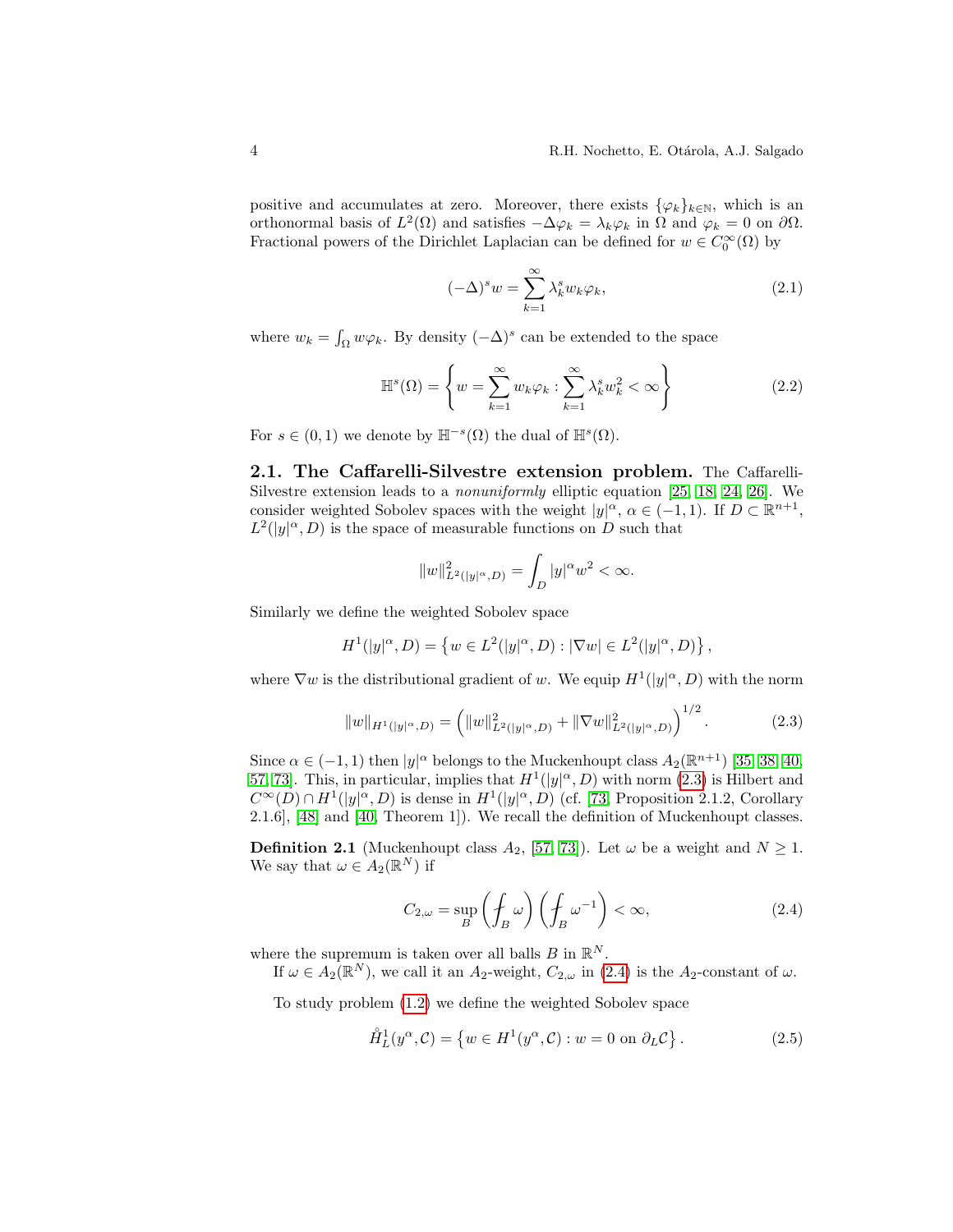As  $[60, (2.21)]$  shows, the following *weighted Poincaré inequality* holds:

$$
||w||_{L^{2}(y^{\alpha}, \mathcal{C})} \lesssim ||\nabla w||_{L^{2}(y^{\alpha}, \mathcal{C})}, \quad \forall w \in \mathring{H}_{L}^{1}(y^{\alpha}, \mathcal{C}), \tag{2.6}
$$

then the seminorm on  $\mathring{H}_L^1(y^\alpha, \mathcal{C})$  is equivalent to [\(2.3\)](#page-3-0). For  $w \in H^1(y^\alpha, \mathcal{C})$ ,  $\text{tr}_\Omega w$ denotes its trace onto  $\Omega \times \{0\}$  which satisfies [\[60,](#page-23-3) Proposition 2.5]

<span id="page-4-0"></span>
$$
\operatorname{tr}_{\Omega} \mathring{H}_L^1(y^{\alpha}, \mathcal{C}) = \mathbb{H}^s(\Omega), \qquad \|\operatorname{tr}_{\Omega} w\|_{\mathbb{H}^s(\Omega)} \le C_{\operatorname{tr}_{\Omega}} \|w\|_{\mathring{H}_L^1(y^{\alpha}, \mathcal{C})}. \tag{2.7}
$$

Let us now describe the Caffarelli-Silvestre extension result for bounded do-mains; [\[25,](#page-21-1) [72\]](#page-24-2). Given  $f \in \mathbb{H}^{-s}(\Omega)$ , let  $u \in \mathbb{H}^{s}(\Omega)$  solve  $(1.1)$ . If  $\mathscr{U} \in \mathring{H}_L^1(y^{\alpha}, \mathcal{C})$ solves [\(1.2\)](#page-1-1), then  $u = \mathscr{U}(\cdot, 0)$  and [\(1.4\)](#page-2-2) holds.

2.2. A priori error analysis. We now review the main results of [\[60\]](#page-23-3) about the a priori error analysis of discretizations of problem [\(1.1\)](#page-1-0). This will also serve to make clear the limitations of this theory, thereby justifying the quest for an a posteriori error analysis. In this section we assume that

<span id="page-4-4"></span>
$$
||w||_{H^2(\Omega)} \lesssim ||\Delta_{x'} w||_{L^2(\Omega)}, \quad \forall w \in H^2(\Omega) \cap H_0^1(\Omega). \tag{2.8}
$$

This holds if, for instance, the domain  $\Omega$  is convex [\[42\]](#page-22-10).

Since  $\mathcal C$  is unbounded, problem [\(1.2\)](#page-1-1) cannot be approximated with finiteelement-like techniques. However, since the solution of problem [\(1.2\)](#page-1-1) decays expo-nentially in y [\[60,](#page-23-3) Proposition 3.1], by truncating C to  $\mathcal{C}_{\gamma}$  and setting a homogeneous Dirichlet condition on  $y = \gamma$ , we only incur in an exponentially small error in terms of  $\mathcal{Y}$  [\[60,](#page-23-3) Theorem 3.5]. If

$$
\mathring{H}_L^1(y^\alpha, \mathcal{C}_{\mathcal{I}}) := \left\{ v \in H^1(y^\alpha, \mathcal{C}_{\mathcal{I}}) : v = 0 \text{ on } \partial_L \mathcal{C}_{\mathcal{I}} \cup \Omega \times \{\mathcal{I}\} \right\},\
$$

then the aforementioned problem reads: find  $v \in \mathring{H}_L^1(y^\alpha, \mathcal{C}_{\mathcal{I}})$  such that

<span id="page-4-1"></span>
$$
\int_{\mathcal{C}_{\mathcal{Y}}} y^{\alpha} \nabla v \nabla \phi = d_s \langle f, \text{tr}_{\Omega} \phi \rangle, \quad \forall v \in \mathring{H}_L^1(y^{\alpha}, \mathcal{C}_{\mathcal{Y}}). \tag{2.9}
$$

Here  $\langle \cdot, \cdot \rangle$  is the duality pairing between  $\mathbb{H}^{-s}(\Omega)$  and  $\mathbb{H}^{s}(\Omega)$ ; see [\(2.7\)](#page-4-0).

If  $\mathscr U$  and  $v$  denote the solution of [\(1.2\)](#page-1-1) and [\(2.9\)](#page-4-1), respectively, then [\[60,](#page-23-3) Theorem 3.5] provides the following exponential estimate

$$
\|\nabla (\mathscr{U}-v)\|_{L^2(y^\alpha,\mathcal{C})} \lesssim e^{-\sqrt{\lambda_1} \mathscr{Y}/4} \|f\|_{\mathbb{H}^{-s}(\Omega)}.
$$

To study the finite element discretization of [\(2.9\)](#page-4-1) we must understand the regularity of  $\mathcal U$  and v. As [\[60,](#page-23-3) Theorem 2.7] reveals, the second order regularity of  $\mathscr U$  is much worse in the extended direction, namely

$$
\|\Delta_{x'}\mathscr{U}\|_{L^2(y^\alpha,\mathcal{C})} + \|\partial_y\nabla_{x'}\mathscr{U}\|_{L^2(y^\alpha,\mathcal{C})} \lesssim \|f\|_{\mathbb{H}^{1-s}(\Omega)},\tag{2.10}
$$

<span id="page-4-3"></span><span id="page-4-2"></span>
$$
\|\mathscr{U}_{yy}\|_{L^2(y^\beta,\mathcal{C})} \lesssim \|f\|_{L^2(\Omega)},\tag{2.11}
$$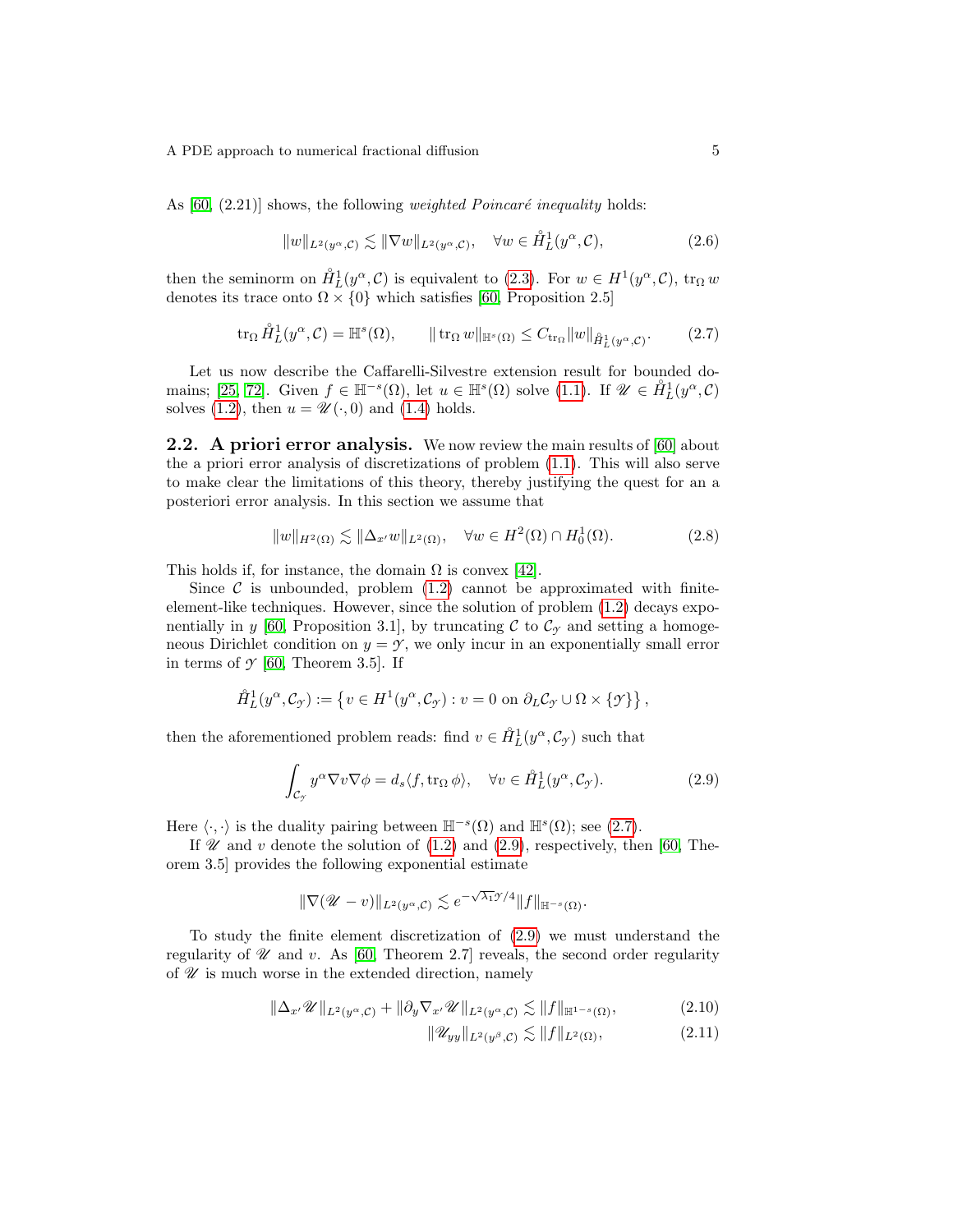with  $\beta > 2\alpha + 1$ . Thus, graded meshes in the extended variable y play a fundamental role. Estimates  $(2.10)$ – $(2.11)$  motivate the construction of a mesh over  $\mathcal{C}_{\gamma}$ as follows. We consider a partition  $\mathcal{I}_{\gamma}$  of the interval  $[0, \gamma]$  with points

<span id="page-5-3"></span>
$$
y_k = k^{\gamma} M^{-\gamma} \mathcal{Y}, \quad k = 0, \dots, M,
$$
\n
$$
(2.12)
$$

where  $\gamma > 3/(1 - \alpha) = 3/(2s)$ . Let  $\mathcal{T}_{\Omega} = \{K\}$  be a conforming and shape regular mesh of  $\Omega$ , where  $K \subset \mathbb{R}^n$  is an element that is isoparametrically equivalent either to the unit cube  $[0,1]^n$  or the unit simplex in  $\mathbb{R}^n$ . The collection of these triangulations is denoted by  $\mathbb{T}_{\Omega}$ . We construct the mesh  $\mathscr{T}_{\gamma}$  of  $\mathcal{C}_{\gamma}$  as the tensor product of  $\mathcal{T}_{\Omega}$  and  $\mathcal{I}_{\gamma}$ . By construction  $\mathcal{T}_{\gamma}$  is anisotropic in the extended variable (cf. [\[36,](#page-22-11) [60\]](#page-23-3)). The set of all triangulations of  $\mathcal{C}_{\gamma}$  obtained with this procedure is  $\mathbb{T}$ .

For  $\mathcal{T}_{\gamma} \in \mathbb{T}$ , we define the finite element space

<span id="page-5-1"></span>
$$
\mathbb{V}(\mathscr{T}_{\mathcal{T}}) = \left\{ W \in C^0(\bar{\mathcal{C}}_{\mathcal{T}}) : W|_{T} \in \mathcal{P}_1(K) \otimes \mathbb{P}_1(I) \; \forall T \in \mathscr{T}_{\mathcal{T}}, \; W|_{\Gamma_D} = 0 \right\}, \quad (2.13)
$$

where  $\Gamma_D = \partial_L C_{\gamma} \cup \Omega \times \{\gamma\}$  is the Dirichlet boundary. The set  $\mathcal{P}_1(K)$  is either the space  $\mathbb{P}_1(K)$  of polynomials of total degree at most 1, when the base K of an element  $T = K \times I$  is simplicial, or the space of polynomials  $\mathbb{Q}_1(K)$  of degree not larger than 1 in each variable provided  $K$  is an *n*-rectangle. We also define  $\mathbb{U}(\mathscr{T}_{\Omega}) = \text{tr}_{\Omega} \mathbb{V}(\mathscr{T}_{\gamma}).$  Note that  $\#\mathscr{T}_{\gamma} = M \#\mathscr{T}_{\Omega}$ , and that  $\#\mathscr{T}_{\Omega} \approx M^{n}$  implies  $\#\mathscr{T}_{\gamma} \approx M^{n+1}.$ 

The Galerkin approximation of [\(2.9\)](#page-4-1) is the function  $V_{\mathscr{T}_{\gamma}} \in V(\mathscr{T}_{\gamma})$  such that

<span id="page-5-0"></span>
$$
\int_{\mathcal{C}_{\mathcal{I}}} y^{\alpha} \nabla V_{\mathcal{I}_{\mathcal{I}}} \nabla W = d_s \langle f, \text{tr}_{\Omega} W \rangle, \quad \forall W \in \mathbb{V}(\mathcal{I}_{\mathcal{I}}).
$$
\n(2.14)

Existence and uniqueness of  $V_{\mathscr{T}_{\mathscr{T}}}$  immediately follows from  $\mathbb{V}(\mathscr{T}_{\mathscr{T}}) \subset \mathring{H}_L^1(y^\alpha, \mathcal{C}_{\mathscr{T}})$ and the Lax-Milgram Lemma. It is trivial also to obtain a best approximation result  $\dot{a}$  la Cea. This reduces the numerical analysis of  $(2.14)$  to a question in approximation theory which in turn can be answered by the study of piecewise polynomial interpolation in Muckenhoupt weighted Sobolev spaces; see [\[60,](#page-23-3) [63\]](#page-23-8). Exploiting the Cartesian structure of the mesh we can handle the anisotropy, construct a quasi interpolant  $\Pi_{\mathscr{T}_{\mathscr{T}}}: L^1(\mathcal{C}_{\mathscr{T}}) \to \mathbb{V}(\mathscr{T}_{\mathscr{T}})$ , thus extending [\[36\]](#page-22-11), and obtain

$$
\begin{aligned}\|v-\Pi_{\mathscr{T}_{\mathscr{T}}}v\|_{L^2(y^\alpha,T)}\lesssim h_K\|\nabla_{x'}v\|_{L^2(y^\alpha,S_T)}+h_I\|\partial_yv\|_{L^2(y^\alpha,S_T)},\\ \|\partial_{x_j}(v-\Pi_{\mathscr{T}_{\mathscr{T}}}v)\|_{L^2(y^\alpha,T)}\lesssim h_K\|\nabla_{x'}\partial_{x_j}v\|_{L^2(y^\alpha,S_T)}+h_I\|\partial_y\partial_{x_j}v\|_{L^2(y^\alpha,S_T)},\end{aligned}
$$

with  $j = 1, ..., n + 1$ ; see [\[60,](#page-23-3) Theorems 4.6–4.8] and [\[63\]](#page-23-8). However, since [\(2.11\)](#page-4-3) implies  $\mathscr{U} \notin H^2(y^\alpha, C_\gamma)$  the second estimate is not meaningful for  $j = n + 1$ . We must measure the regularity of  $\mathcal{U}_{yy}$  with a stronger weight and compensate with a graded mesh. This makes anisotropic estimates essential. These considerations allow us to obtain([\[60,](#page-23-3) Theorem 5.4] and [\[60,](#page-23-3) Corollary 7.11]):

<span id="page-5-2"></span>**Theorem 2.2** (a priori error estimate). Let  $\mathcal{T}_{\gamma} \in \mathbb{T}$  and  $\mathbb{V}(\mathcal{T}_{\gamma})$  be defined by [\(2.13\)](#page-5-1). If  $V_{\mathscr{T}_{\gamma}} \in \mathbb{V}(\mathscr{T}_{\gamma})$  solves [\(2.14\)](#page-5-0), then we have

$$
\|\mathscr{U}-V_{\mathscr{T}_{\mathscr{I}}}\|_{\mathring{H}^1_L(y^{\alpha},\mathcal{C})}\lesssim |\log(\#\mathscr{T}_{\mathscr{I}})|^s(\#\mathscr{T}_{\mathscr{I}})^{-1/(n+1)}\|f\|_{\mathbb{H}^{1-s}(\Omega)},
$$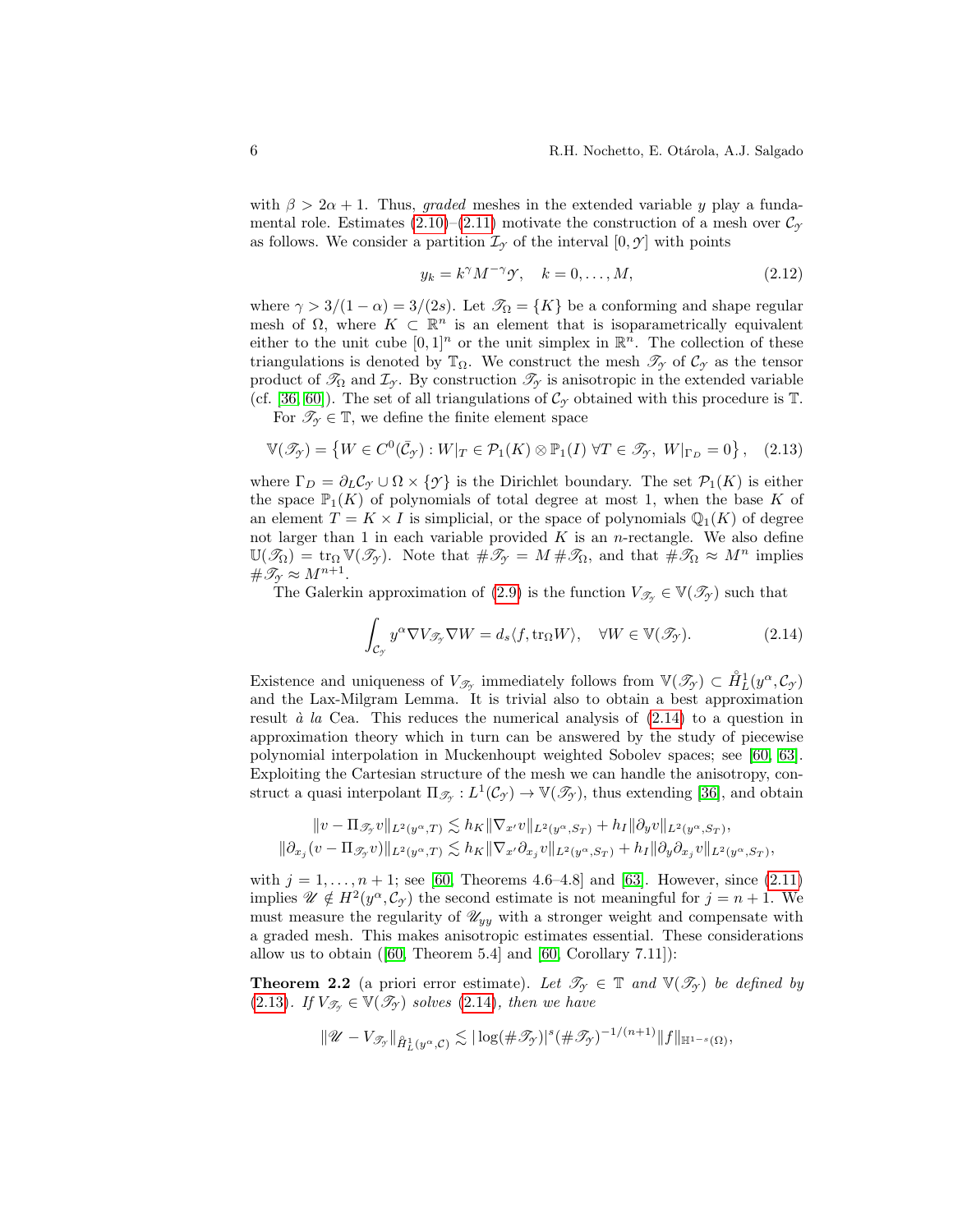where  $\mathcal{Y} \approx \log(\#\mathcal{I}_{\mathcal{Y}})$ . Alternatively, if u denotes the solution of [\(1.1\)](#page-1-0), then

$$
||u - \operatorname{tr}_{\Omega} V_{\mathscr{T}_{\mathscr{I}}}||_{\mathbb{H}^{s}(\Omega)} \lesssim |\log(\#\mathscr{T}_{\mathscr{I}})|^{s} (\#\mathscr{T}_{\mathscr{I}})^{-1/(n+1)} ||f||_{\mathbb{H}^{1-s}(\Omega)}.
$$

Remark 2.3 (domain and data regularity). The results of Theorem [2.2](#page-5-2) hold only if  $f \in \mathbb{H}^{1-s}(\Omega)$  and the domain  $\Omega$  is such that [\(2.8\)](#page-4-4) holds.

**Remark 2.4** (quasi-uniform meshes). Let  $\mathscr U$  solve [\(1.2\)](#page-1-1), and  $V_{\mathscr T}$  be the solution of [\(2.14\)](#page-5-0), constructed over a quasi-uniform mesh of size  $h_{\mathscr{T}}$ . If  $\hat{f} \in \mathbb{H}^{1-s}(\Omega)$  and  $\gamma \approx |\log h_\mathcal{P}|$ , then for all  $\varepsilon > 0$ 

<span id="page-6-0"></span>
$$
\|\nabla(\mathscr{U} - V_{\mathscr{T}_{\mathscr{I}}})\|_{L^2(y^{\alpha}, \mathcal{C}_{\mathscr{I}})} \lesssim h_{\mathscr{T}}^{s-\varepsilon} \|f\|_{\mathbb{H}^{1-s}(\Omega)},\tag{2.15}
$$

where the hidden constant blows up if  $\varepsilon$  tends to 0.

**Remark 2.5** (Case  $s = \frac{1}{2}$ ). If  $s = \frac{1}{2}$ , then there is no weight in [\(2.15\)](#page-6-0) and we obtain the optimal estimate

$$
\|\nabla (\mathscr{U}-V_{\mathscr{T}_{\mathscr{T}}})\|_{L^2(\mathcal{C}_{\mathscr{T}})}\lesssim h_{\mathscr{T}}\|f\|_{H^{1/2}_{00}(\Omega)}.
$$

2.3. Numerical illustrations. Let us present several numerical examples. These have been implemented with the deal.II library [\[8,](#page-20-4) [9\]](#page-21-9). Integrals are evaluated with Gaussian quadratures of sufficiently high order and linear systems are solved using CG with ILU preconditioner and the exit criterion being that the  $\ell^2$ -norm of the residual is less than 10<sup>-12</sup>.

**2.3.1. Quasi-uniform meshes.** According to [\[60\]](#page-23-3),  $\partial_y \mathscr{U} \approx y^{-\alpha}$ , which formally implies  $\partial_y \mathscr{U} \in H^{s-\varepsilon}(y^{\alpha}, \mathcal{C})$  provided  $f \in \mathbb{H}^{1-s}(\Omega)$ . In this sense [\(2.15\)](#page-6-0) seems sharp with respect to regularity even though it does not exhibit the optimal rate. We verify this with a simple numerical illustration in Figure [2.1.](#page-6-1)



<span id="page-6-1"></span>Figure 2.1. Rate of convergence  $\#(\mathcal{T}_\mathcal{Y})^{-s/(n+1)}$  for quasi-uniform meshes:  $s = 0.2$ ,  $n = 1$ .

Let  $n = 1, \Omega = (0, 1), s = 0.2, f = \pi^{2s} \sin(\pi x), \text{ then } u(x) = \sin(\pi x), \text{ and the}$ solution  $\mathscr U$  to [\(1.2\)](#page-1-1) is  $\mathscr U(x,y) = 2^{1-s}\pi^s\Gamma(s)^{-1}\sin(\pi x)K_s(\pi y)$ , where by  $K_s$  we denote the modified Bessel function of the second kind; [\[60,](#page-23-3) §2.4]. Figure [2.1](#page-6-1) shows the rate of convergence for the  $H^1(y^\alpha, \mathcal{C}_{\gamma})$ -seminorm. Estimate [\(2.15\)](#page-6-0) predicts a rate of  $h_{\mathscr{T}}^{0,2-\varepsilon}$ . In other words the rate of convergence, when measured in terms of degrees of freedom, is  $(\#\mathcal{I}_y)^{-0.1-\varepsilon}$ , which is what Figure [2.1](#page-6-1) displays.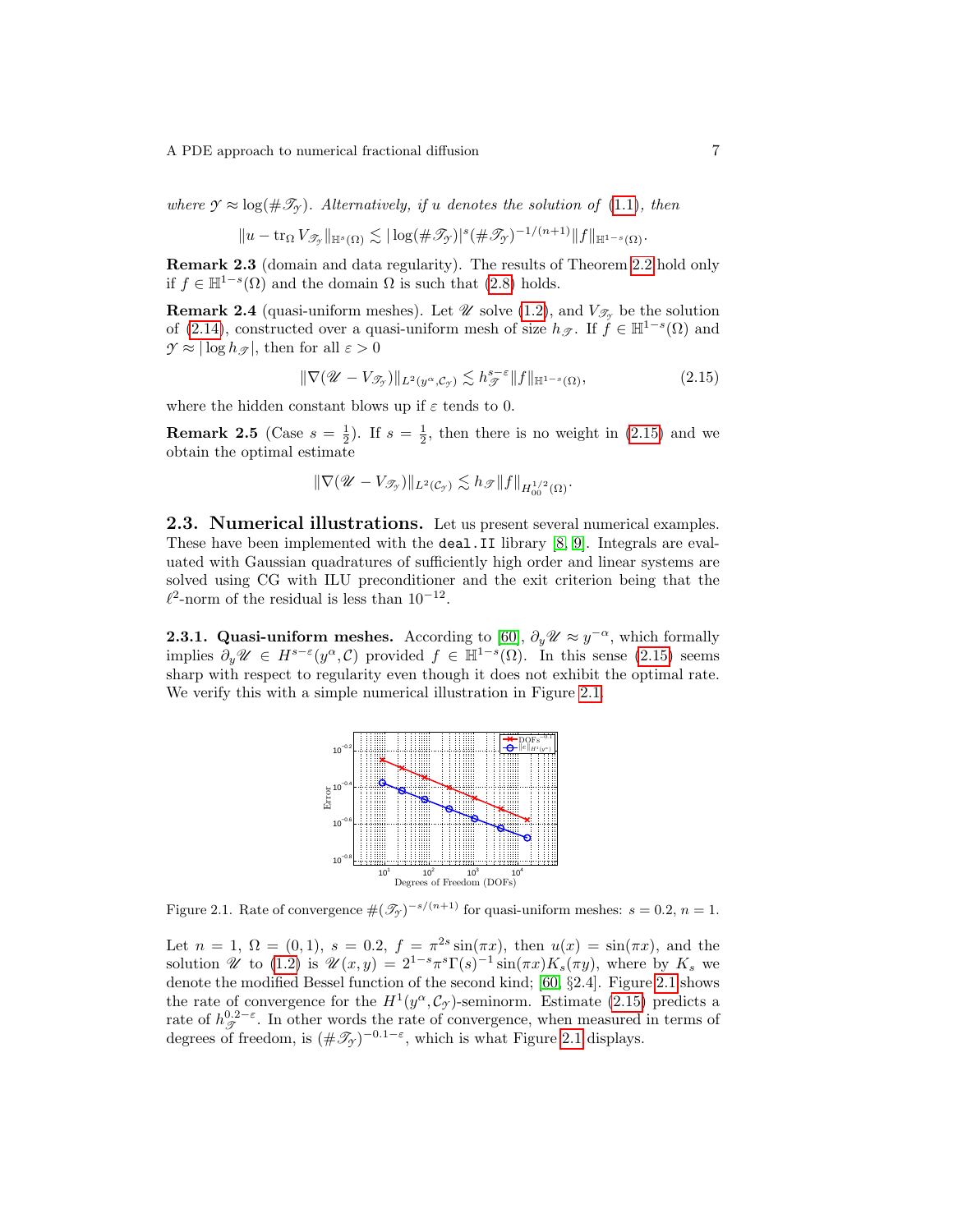<span id="page-7-0"></span>**2.3.2.** Graded meshes: a square domain. Let  $\Omega = (0, 1)^2$ . Then

$$
\varphi_{m,n}(x_1, x_2) = \sin(m\pi x_1)\sin(n\pi x_2), \quad \lambda_{m,n} = \pi^2(m^2 + n^2), \qquad m, n \in \mathbb{N}.
$$

If  $f(x_1, x_2) = (2\pi^2)^s \sin(\pi x_1) \sin(\pi x_2)$ , then  $u(x_1, x_2) = \sin(\pi x_1) \sin(\pi x_2)$ , by [\(2.1\)](#page-3-2) and  $\mathscr{U}(x_1, x_2, y) = 2^{1-s/2} \pi^s \Gamma(s)^{-1} \sin(\pi x_1) \sin(\pi x_2) y^s K_s(\sqrt{2\pi} y)$  [\[60,](#page-23-3) (2.24)].

We construct a sequence of meshes  $\{\mathcal{I}_{\gamma_k}\}_{k\geq 1}$ , where  $\mathcal{I}_{\Omega}$  is obtained by uniform refinement and  $\mathcal{I}_{\gamma_k}$  is given by [\(2.12\)](#page-5-3) with parameter  $\gamma > 3/(1 - \alpha)$ . On the basis of Theorem [2.2,](#page-5-2) the truncation parameter  $\mathcal{Y}_k$  is chosen by

$$
\mathcal{Y}_k \geq \frac{2}{\sqrt{\lambda_1}} (\log C - \log(\#\mathcal{I}_{\mathcal{Y}_{k-1}})^{-1/3}).
$$

With this type of meshes,

$$
||u - \text{tr}_{\Omega} V_{\mathscr{T}_{\mathcal{T},k}}||_{\mathbb{H}^{s}(\Omega)} \lesssim ||\mathscr{U} - V_{\mathscr{T}_{\mathcal{T}_k}}||_{\mathring{H}^1_L(y^{\alpha}, \mathcal{C})} \lesssim |\log(\#\mathscr{T}_{\mathcal{T}_k})|^s \cdot (\#\mathscr{T}_{\mathcal{T}_k})^{-1/3},
$$

which is near-optimal in  $\mathcal U$  but suboptimal in u, since we should expect (see [\[21\]](#page-21-10))

$$
||u - \operatorname{tr}_{\Omega} V_{\mathscr{T}_{\gamma,k}}||_{\mathbb{H}^s(\Omega)} \lesssim h_{\mathscr{T}_{\Omega}}^{2-s} \lesssim (\#\mathscr{T}_{\gamma_k})^{-(2-s)/3}.
$$

Figure [2.3.2](#page-7-0) shows the rates of convergence for  $s = 0.2$  and  $s = 0.8$  respectively. In both cases, we obtain the rate given by Theorem [2.2.](#page-5-2)



Figure 2.2. Computational rate of convergence for a square and graded meshes. The left panel shows the rate for  $s = 0.2$  and the right one for  $s = 0.8$ . The experimental rate of convergence is  $(\#\mathcal{I}_{\gamma_k})^{-1/3}$ , in agreement with Theorem [2.2.](#page-5-2)

**2.3.3.** Graded meshes: a circular domain. If  $\Omega = \{ |x'| \in \mathbb{R}^2 : |x'| < 1 \}$ , then

$$
\varphi_{m,n}(r,\theta) = J_m(j_{m,n}r) \left( A_{m,n} \cos(m\theta) + B_{m,n} \sin(m\theta) \right), \ \lambda_{m,n} = j_{m,n}^2, \tag{2.16}
$$

where  $J_m$  is the m-th Bessel function of the first kind;  $j_{m,n}$  is the n-th zero of  $J_m$ and  $A_{m,n}$ ,  $B_{m,n}$  are normalization constants to ensure  $\|\varphi_{m,n}\|_{L^2(\Omega)} = 1$ .

If  $f = (\lambda_{1,1})^s \varphi_{1,1}$ , then [\(2.1\)](#page-3-2) and [\[60,](#page-23-3) (2.24)] show that  $u = \varphi_{1,1}$  and

$$
\mathscr{U}(r,\theta,y) = 2^{1-s} \Gamma(s)^{-1} (\lambda_{1,1})^{s/2} \varphi_{1,1}(r,\theta) y^s K_s(\sqrt{2}\pi y).
$$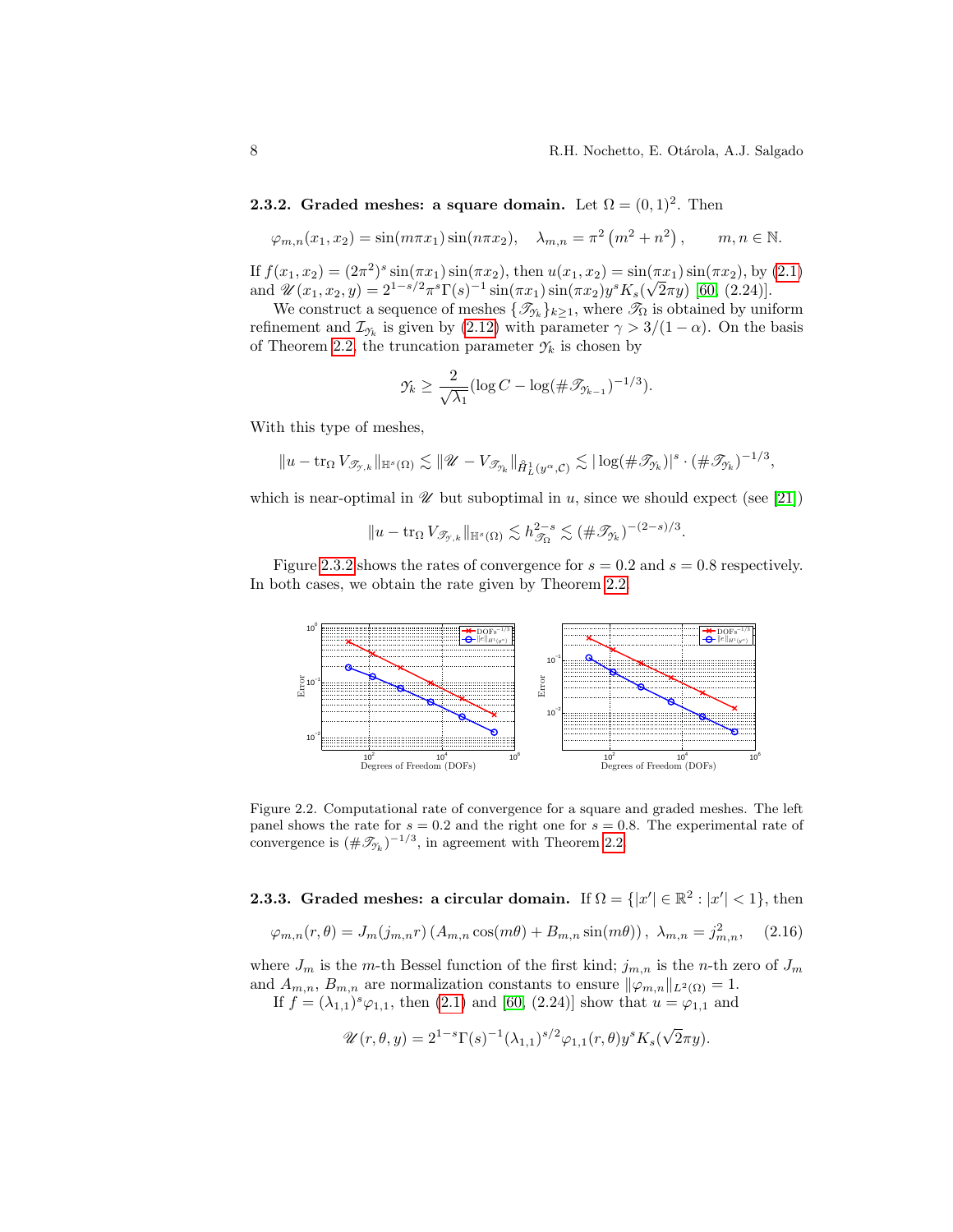

<span id="page-8-1"></span>Figure 2.3. Computational rate of convergence for a circle with graded meshes. The left panel shows the rate for  $s = 0.3$  and the right one for  $s = 0.7$ . The experimental rate of convergence is  $(\#\mathcal{I}_{\gamma_k})^{-1/3}$ , in agreement with Theorem [2.2.](#page-5-2)

We construct a sequence of meshes  $\{\mathcal{I}_{\gamma_k}\}_{k\geq 1}$  as in §[2.3.2.](#page-7-0) With these meshes

$$
\|\mathscr{U} - V_{\mathscr{T}_{\mathscr{V}_k}}\|_{\mathring{H}^1_L(\mathcal{C}, y^{\alpha})} \lesssim |\log(\#\mathscr{T}_{\mathscr{V}_k})|^s (\#\mathscr{T}_{\mathscr{V}_k})^{-1/3},\tag{2.17}
$$

which is near-optimal. Figure [2.3](#page-8-1) shows the errors of  $\|\mathscr{U} - V_{\mathscr{T}_{\mathscr{I}_k}}\|_{H^1(y^\alpha,\mathcal{C}_{\mathscr{I}_k})}$  for  $s = 0.3$  and  $s = 0.7$ . The results, again, are in agreement with Theorem [2.2.](#page-5-2)

### <span id="page-8-0"></span>3. A posteriori error analysis and adaptivity

Starting with the pioneering works [\[6,](#page-20-5) [7\]](#page-20-6) in the late 1970's, adaptive finite element methods (AFEM) have been the subject of intense research. This is because AFEM yields optimal performance in situations where classical FEM cannot. In our problem we are incorporating one extra dimension and so AFEM is essential to retain computational efficiency. In addition, the a priori theory requires  $f \in \mathbb{H}^{1-s}(\Omega)$  and [\(2.8\)](#page-4-4). If either of these does not hold  $\mathscr U$  may have singularities in the  $x'$ -variables and exhibit fractional regularity. This would not allow us to attain the almost optimal rate of convergence of Theorem [2.2:](#page-5-2) a quasi-uniform refinement of  $\Omega$  would not result in an efficient solution technique. An adaptive loop driven by an a posteriori error estimator is *fundamental* to recover optimal rates of convergence. Let us explore this now and develop a new estimator.

3.1. Residual estimators. A residual error estimator uses the strong form of the local residual to measure the error. Let  $T \in \mathcal{T}_{\gamma}$  and  $\nu$  be the unit outer normal to T. Integration by parts yields

$$
\int_T y^{\alpha} \nabla V_{\mathscr{T}_{\mathcal{T}}} \cdot \nabla W = \int_{\partial T} W y^{\alpha} \nabla V_{\mathscr{T}_{\mathcal{T}}} \cdot \nu - \int_T \text{div}(y^{\alpha} \nabla V_{\mathscr{T}_{\mathcal{T}}}) W.
$$

Since  $\alpha \in (-1,1)$  the boundary integral is meaningless for  $y = 0$ . Even the very first step in the derivation of a residual a posteriori error estimator fails! There is nothing left to do but to consider a different type of estimator.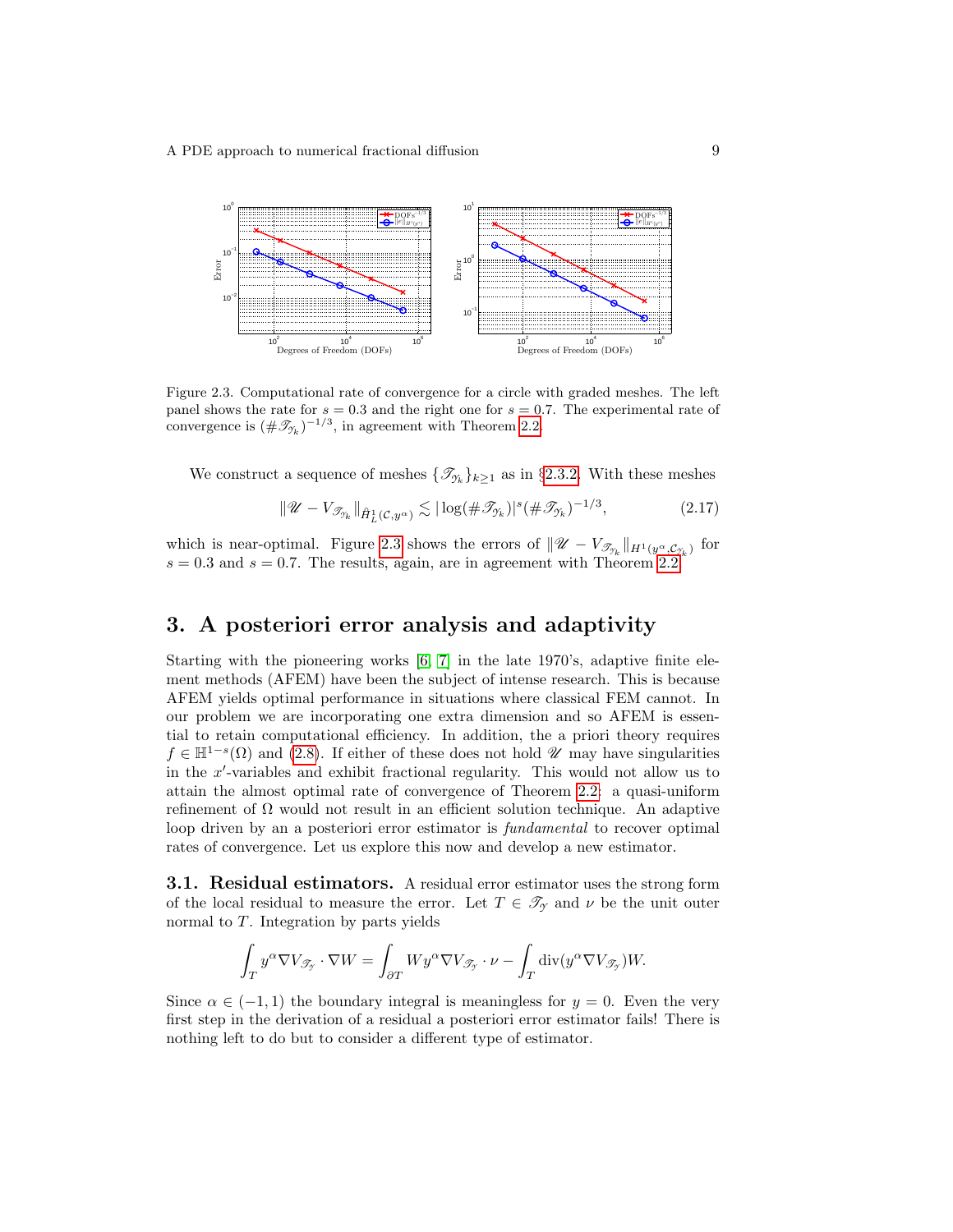3.2. Local problems on stars over isotropic refinements. Following [\[6,](#page-20-5) [56\]](#page-23-9) we can construct, over shape regular meshes, an error estimator based on the solution of small problems on stars. Its construction and analysis is similar to the developments of §[3.3,](#page-9-0) so we skip details. Under some assumptions this estimator is equivalent to the error up to data oscillation; see [\[62\]](#page-23-4). We designed an adaptive algorithm driven by this error estimator on shape regular meshes [\[27,](#page-22-12) [56\]](#page-23-9), and we illustrate its performance with a simple but revealing numerical example.

Let  $\Omega = (0, 1)$  and  $s \in (0, 1)$ . If  $f(x') = \pi^{2s} \sin(\pi x')$ , then  $u(x') = \sin(\pi x')$ , and  $\mathscr{U}(x',y) = 2^{1-s}\pi^s\Gamma(s)^{-1}\sin(\pi x')K_s(\pi y)$  solves [\(1.2\)](#page-1-1). We point out that we are solving a two dimensional problem so the optimal rate we expect is  $\mathcal{O}(\#\mathcal{F}_{\gamma}^{-0.5})$ . Figure [3.1](#page-9-1) shows the experimental rate of convergence for  $s = 0.2$  and  $s = 0.6$ which, as we see, is  $\mathcal{O}(\#\mathcal{I}_{\mathcal{I}}^{-s/2})$  and coincides with the suboptimal one obtained with quasi-uniform refinement [\[60,](#page-23-3) §5.1]. These numerical experiments show that adaptive isotropic refinement cannot be optimal, thus justifying the need to introduce cylindrical stars together with a new anisotropic error estimator, which will treat the  $x'$ -coordinates and the extended direction  $y$  separately.



<span id="page-9-1"></span>Figure 3.1. Computational rate of convergence  $\#(\mathcal{T}_{\gamma})^{-s/2}$  for an isotropic adaptive algorithm for  $n = 1$ ,  $s = 0.2$  and  $s = 0.6$ .

<span id="page-9-0"></span>3.3. Local problems over cylindrical stars. Inspired by [\[6,](#page-20-5) [56\]](#page-23-9), we deal with the anisotropy of the mesh in the extended variable  $y$  and the coefficient  $y^{\alpha}$  by considering local problems on cylindrical stars. The solutions of these local problems allow us to define an anisotropic a posteriori error estimator which, under certain assumptions, is equivalent to the error up to data oscillation terms.

Given a node z on the mesh  $\mathcal{T}_{\gamma}$ , we exploit the tensor product structure of  $\mathscr{T}_{\gamma}$ , and we write  $z = (z', z'')$  where  $z'$  and  $z''$  are nodes on the meshes  $\mathscr{T}_{\Omega}$  and  $\mathcal{I}_{\mathcal{Y}}$  respectively. For  $K \in \mathcal{I}_{\Omega}$ , we denote by  $\mathcal{N}(K)$  and  $\mathcal{N}(K)$  the set of nodes and interior nodes of  $K$ , respectively. We set

$$
\mathcal{N}(\mathcal{I}_{\Omega}) = \bigcup_{K \in \mathcal{I}_{\Omega}} \mathcal{N}(K), \qquad \mathcal{N}(\mathcal{I}_{\Omega}) = \bigcup_{K \in \mathcal{I}_{\Omega}} \mathcal{N}(K).
$$

The star around z' is  $S_{z'} = \bigcup_{K \ni z'} K \subset \Omega$ , and the cylindrical star around z' is

$$
\mathcal{C}_{z'} := \bigcup \{ T \in \mathcal{I}_{\mathcal{Y}} : T = K \times I, \ K \ni z' \} = S_{z'} \times (0, \mathcal{Y}) \subset \mathcal{C}_{\mathcal{Y}}.
$$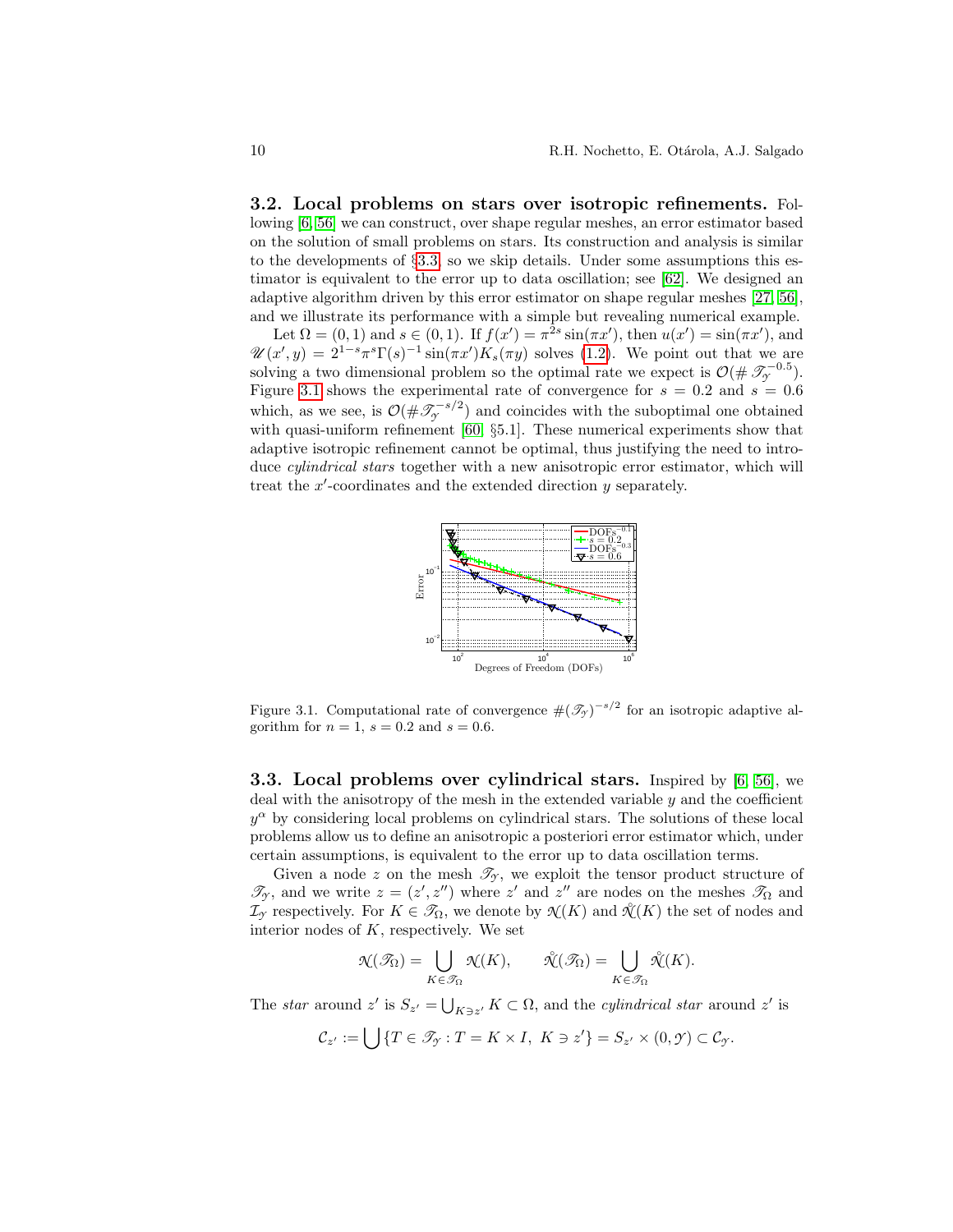For each node  $z' \in \mathcal{N}(\mathcal{I}_{\Omega})$  we define the discrete space

$$
\mathbb{W}(\mathcal{C}_{z'}) = \left\{ W \in C(\bar{\mathcal{C}}_{\mathcal{Y}}) : W|_{T} \in \mathcal{P}_2(K) \otimes \mathbb{P}_2(I) \; \forall T = K \times I \in \mathcal{C}_{z'}, W|_{\partial \mathcal{C}_{z'} \setminus \Omega \times \{0\}} = 0 \right\},
$$

where, if K is a quadrilateral,  $\mathcal{P}_2(K) = \mathbb{Q}_2(K)$  — the space of polynomials of degree not larger than 2 in each variable. If K is a simplex,  $\mathcal{P}_2(K) = \mathbb{P}_2(K) \oplus \mathbb{B}(K)$ where  $\mathbb{P}_2(K)$  is the space of polynomials of total degree at most 2, and  $\mathbb{B}(K)$  is the space spanned by a local cubic bubble function.

For each cylindrical star  $\mathcal{C}_{z'}$  we define  $\eta_{z'} \in \mathbb{W}(\mathcal{C}_{z'})$  to be the solution of

$$
\int_{\mathcal{C}_{z'}} y^{\alpha} \nabla \eta_{z'} \nabla W = d_s \langle f, \text{tr}_{\Omega} W \rangle - \int_{\mathcal{C}_{z'}} y^{\alpha} \nabla V_{\mathcal{T}_{\mathcal{T}}} \nabla W, \quad \forall W \in \mathbb{W}(\mathcal{C}_{z'}).
$$

We finally define the local indicators  $\mathscr{E}_{z'}$  and global error estimators  $\mathscr{E}_{\mathscr{T}_{y}}$  as follows:

<span id="page-10-1"></span>
$$
\mathcal{E}_{z'} = ||\eta_{z'}||_{\mathcal{C}_{z'}} \qquad \mathcal{E}_{\mathcal{F}_{y}}^2 = \sum_{z' \in \mathcal{X}(\mathcal{F}_{\Omega})} \mathcal{E}_{z'}^2.
$$
 (3.1)

We can obtain a local lower bound for the error without any oscillation term and free of any constant.

**Theorem 3.1** (localized lower bound). Let  $v \in \hat{H}_L^1(y^\alpha, \mathcal{C}_{\mathcal{I}})$  and  $V_{\mathcal{T}_{\mathcal{I}}} \in \mathbb{V}(\mathcal{T}_{\mathcal{I}})$ solve [\(2.9\)](#page-4-1) and [\(2.14\)](#page-5-0) respectively. Then, for any  $z' \in \mathcal{N}(\mathcal{I}_{\Omega})$ , we have

$$
\mathscr{E}_{z'} \leq \|\nabla(v - V_{\mathscr{T}_{\mathcal{Y}}})\|_{L^2(y^{\alpha}, \mathcal{C}_{z'})}.
$$

For  $z' \in \mathcal{N}(\mathcal{I}_{\Omega})$ , we define the local *data oscillation* as

<span id="page-10-2"></span>
$$
\operatorname{osc}_{z'}(f)^2 := d_s h_{z'}^{2s} \|f - f_{z'}\|_{L^2(S_{z'})}^2, \quad f_{z'}|_K := \int_K f,\tag{3.2}
$$

.

whence the global data oscillation reads

$$
\operatorname{osc}_{\mathscr{T}_\Omega}(f)^2:=\sum_{z'\in\mathscr{N}(\mathscr{T}_\Omega)}\operatorname{osc}_{z'}(f)^2
$$

To mark elements for refinement we use the total error indicator

<span id="page-10-3"></span>
$$
\tau_{\mathcal{I}_{\Omega}}(V_{\mathcal{I}_{\mathcal{I}}}, S_{z'}) := \left(\mathcal{E}_{z'}^2 + \mathsf{osc}_{z'}(f)^2\right)^{1/2} \quad \forall z' \in \mathcal{N}(\mathcal{I}_{\Omega}).\tag{3.3}
$$

Let  $\mathcal{K}_{\mathcal{T}_{\Omega}} = \{S_{z'} : z' \in \mathcal{N}(\mathcal{T}_{\Omega})\}\$ and, for any  $\mathcal{M} \subset \mathcal{K}_{\mathcal{T}_{\Omega}}$ , we set

<span id="page-10-0"></span>
$$
\tau_{\mathcal{I}_{\Omega}}(V_{\mathcal{I}_{\mathcal{I}}},\mathcal{M}) := \left(\sum_{S_{z'} \in \mathcal{M}} \tau_{\mathcal{I}_{\Omega}}(V_{\mathcal{I}_{\mathcal{I}}},S_{z'})^2\right)^{1/2}.
$$
\n(3.4)

Under certain assumptions we can bound the error by the estimator, up to oscillation terms; see [\[30\]](#page-22-4) for details.

**Theorem 3.2** (global upper bound). Let  $v \in \hat{H}_L^1(\mathcal{C}_{\mathcal{I}}, y^\alpha)$  and  $V_{\mathcal{T}_{\mathcal{I}}} \in \mathbb{V}(\mathcal{T}_{\mathcal{I}})$  solve [\(2.9\)](#page-4-1) and [\(2.14\)](#page-5-0), respectively. The total error estimator  $\tau_{\mathscr{T}_{\Omega}}(V_{\mathscr{T}_{\mathscr{T}}},\mathscr{K}_{\mathscr{T}_{\Omega}})$ , defined in [\(3.4\)](#page-10-0) satisfies

$$
\|\nabla (v-V_{\mathscr T_{\mathscr Y}})\|_{L^2(y^\alpha,\mathcal C_{\mathscr Y})}\lesssim \tau_{\mathscr T_\Omega}(V_{\mathscr T_{\mathscr Y}},\mathscr K_{\mathscr T_\Omega}).
$$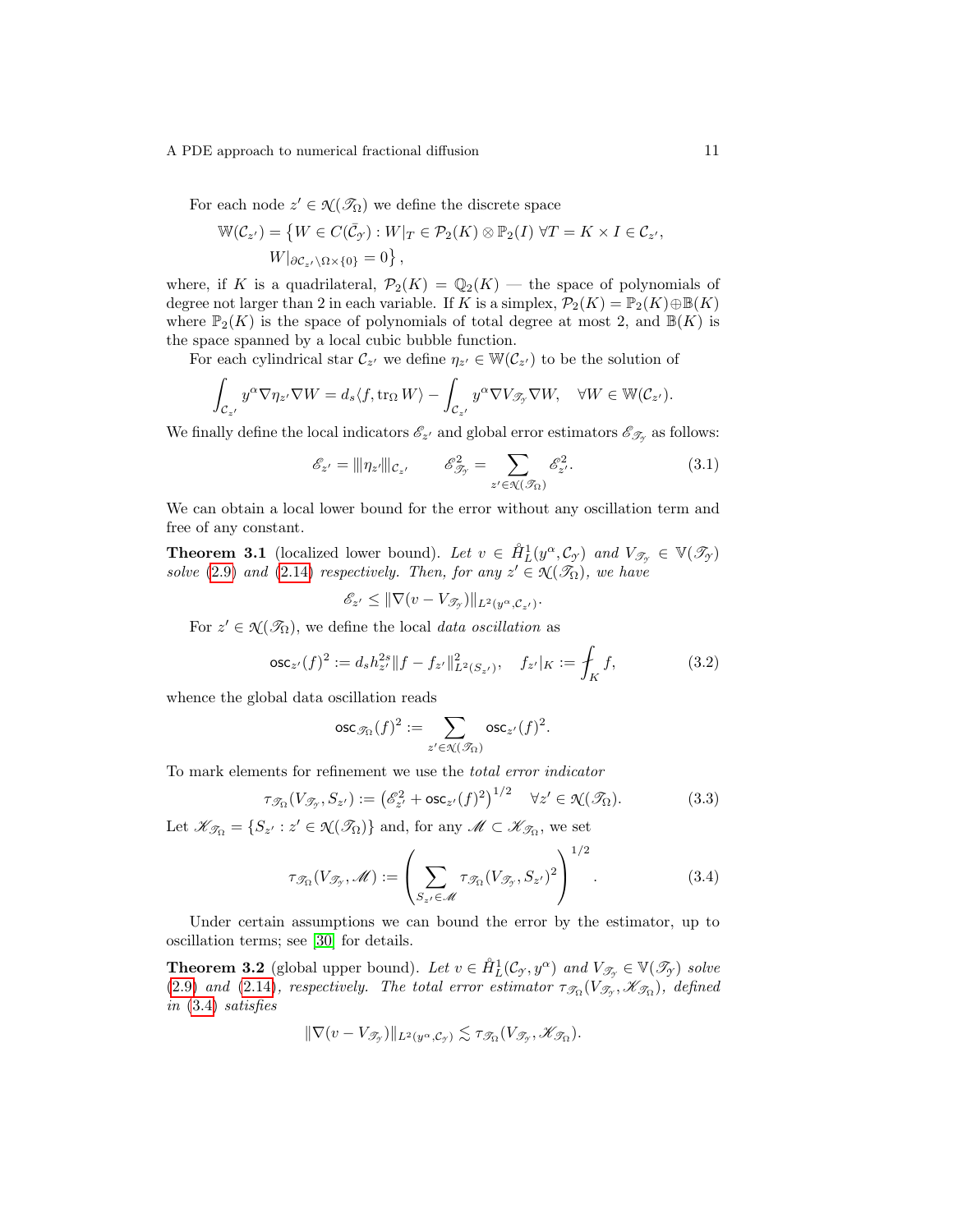**3.4. Numerical experiments.** We now illustrate the performance of the a posteriori error estimator [\(3.1\)](#page-10-1). We use an almost standard adaptive loop

<span id="page-11-1"></span>
$$
SOLVE \rightarrow ESTIMATE \rightarrow MARK \rightarrow REFINE. \tag{3.5}
$$

where the modules in  $(3.5)$  are as follows:

- SOLVE: Given a mesh  $\mathcal{T}_{\gamma}$  we compute  $V_{\mathcal{T}_{\gamma}}$ , the solution of [\(2.14\)](#page-5-0).
- **ESTIMATE:** Given  $V_{\mathscr{T}_{\alpha}}$  we calculate the local error indicators [\(3.1\)](#page-10-1) and the local oscillations [\(3.2\)](#page-10-2) to construct the total error indicator [\(3.3\)](#page-10-3):

$$
\left\{\tau_{\mathcal{I}_{\Omega}}(V_{\mathcal{I}_{\mathcal{Y}}},S_{z'})\right\}_{S_{z'}\in\mathscr{K}_{\mathcal{I}_{\Omega}}}=\textsf{ESTIMATE}(V_{\mathcal{I}_{\mathcal{Y}}},\mathcal{I}_{\mathcal{Y}}).
$$

• MARK: Using Dörfler marking [\[33\]](#page-22-13) with parameter  $0 < \theta \leq 1$  we select a set

$$
\mathscr{M}=\mathsf{MARK}(\left\{\tau_{\mathscr{T}_\Omega}(V_{\mathscr{T}_{\mathscr{T}}},S_{z'})\right\}_{S_{z'}\in\mathscr{K}_\Omega},V_{\mathscr{T}_{\mathscr{T}}})\subset\mathscr{K}_{\mathscr{T}_\Omega}
$$

of minimal cardinality that satisfies  $\tau_{\mathcal{I}_{\Omega}}(V_{\mathcal{I}_{\mathcal{I}}},\mathscr{M}) \geq \theta \tau_{\mathcal{I}_{\Omega}}(V_{\mathcal{I}_{\mathcal{I}}},\mathscr{K}_{\mathcal{I}_{\Omega}}).$ 

• REFINE: We generate a new mesh  $\mathcal{T}'_0$  by bisecting all the elements  $K \in \mathcal{T}_\Omega$ contained in  $M$  based on newest-vertex bisection method; [\[65,](#page-23-10) [64\]](#page-23-11). We choose the truncation parameter as  $\mathcal{Y} = 1 + \frac{1}{3} \log(\#\mathcal{I}'_0)$  [\[60,](#page-23-3) Remark 5.5]. We set  $M \approx$  $(\#\mathcal{I}'_0)^{1/n}$  and construct  $\mathcal{I}'_y$  by the rule [\(2.12\)](#page-5-3). The new mesh  $\mathcal{I}'_y = \mathsf{REFINE}(\mathcal{M})$ is obtained as the tensor product of  $\mathcal{I}'_{\Omega}$  and  $\mathcal{I}'_{\gamma}$ .

<span id="page-11-2"></span>3.4.1. Smooth but incompatible data. The example of [\[60,](#page-23-3) §6.3] shows that Theorem [2.2](#page-5-2) is sharp:  $f \in \mathbb{H}^{1-s}(\Omega)$  is necessary to obtain an optimal rate of convergence with a quasiuniform mesh in the  $x'$ -direction. A certain compatibility between the data and the boundary condition is necessary. Moreover, [\[60,](#page-23-3) §6.3] shows how, in some simple cases, one can guess the singularity and a priori design a mesh that captures it and recover the optimal rate of convergence. This is not always possible and here we show that the estimator [\(3.1\)](#page-10-1) automatically produces a sequence of meshes that yield the optimal rate of convergence. Consider  $\Omega = (0, 1)^2$ and f = 1. From [\(2.2\)](#page-3-3) we see that functions in  $\mathbb{H}^{1-s}(\Omega)$ , for  $1-s > \frac{1}{2}$ , must have a vanishing trace. Therefore, if  $s < \frac{1}{2}$ ,  $f \notin \mathbb{H}^{1-s}(\Omega)$  and Theorem [2.2](#page-5-2) cannot be invoked. Nevertheless, as Figure [3.2](#page-12-0) shows, we recover the optimal rate.

<span id="page-11-3"></span>3.4.2. L-shaped domain with incompatible data. We now combine the singularity introduced by the data incompatibility of  $\S 3.4.1$  $\S 3.4.1$  and the effect of a reentrant corner. Consider  $\Omega = (-1,1)^2 \setminus (0,1) \times (-1,0)$  and  $f = 1$ . As Figure [3.3](#page-12-1) displays, we recover the optimal rate of convergence for all possible cases of s.

### <span id="page-11-0"></span>4. Multilevel methods

Since we increase the dimension by one in the approximation of the nonlocal operator  $(-\Delta)^s$  by the local problem [\(1.2\)](#page-1-1), it becomes essential to develop efficient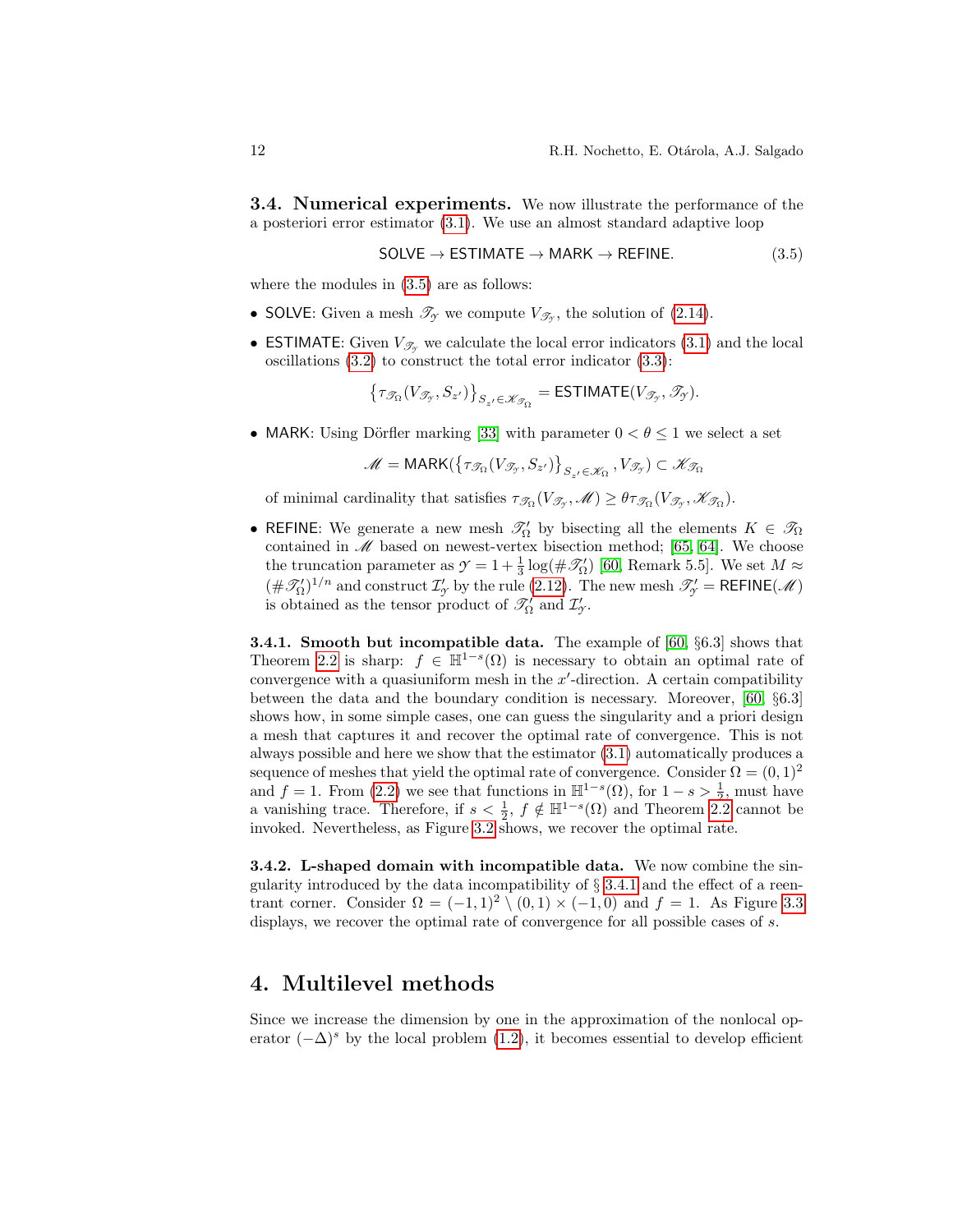

<span id="page-12-0"></span>Figure 3.2. Computational rate of convergence of AFEM for § [3.4.1,](#page-11-2)  $n = 2$  and  $s = 0.2$ , 0.4, 0.6 and  $s = 0.8$ . The left panel shows the the error vs. the number of degrees of freedom, the right one the total error indicator. We recover the optimal rate  $\#(\mathcal{T}_{\gamma})^{-1/3}$ . For  $s < \frac{1}{2}$ , the right hand side  $f = 1 \notin \mathbb{H}^{1-s}(\Omega)$  and a quasiuniform mesh in  $\Omega$  does not deliver the optimal rate of convergence [\[60,](#page-23-3) §6.3].



<span id="page-12-1"></span>Figure 3.3. Computational rate of convergence of AFEM on the smooth but incompatible right hand side over an L-shaped domain of  $\S 3.4.2$  $\S 3.4.2$  for  $n = 2$  and  $s = 0.2, 0.4, 0.6$  and  $s = 0.8$ . The left panel shows the error vs. the number of degrees of freedom, whereas the right one that for the total error indicator. In all cases we recover the optimal rate  $\#(\mathscr{T}_{\gamma})^{-1/3}.$ 

linear algebra methods. It is known that multilevel methods are the most efficient techniques for the solution of discretizations of PDEs [\[19,](#page-21-11) [20,](#page-21-12) [43,](#page-22-14) [75\]](#page-24-4). Multigrid methods for equations of the type [\(1.2\)](#page-1-1), however, have not been explored.

Using the multilevel framework of [\[14,](#page-21-13) [15,](#page-21-14) [75\]](#page-24-4), the Xu-Zikatanov identity [\[77\]](#page-24-5) and exploiting the fact that  $|y|^{\alpha} \in A_2(\mathbb{R}^{n+1})$ , which turns out to be critical, we derived in [\[29\]](#page-22-5) an almost uniform convergent multilevel method to solve [\(2.14\)](#page-5-0). As we have shown the mesh in the extended dimension must be graded towards the bottom of the cylinder thus becoming anisotropic. We apply line smoothers over vertical lines in the extended domain and prove that the corresponding multigrid V-cycle converges nearly uniformly, i.e., the contraction factor depends linearly on the number of levels, and thus logarithmically on the problem size.

4.1. Multilevel decomposition and multigrid algorithm. We follow [\[13,](#page-21-15) [14\]](#page-21-13) to present a multilevel decomposition of  $\mathbb{V}(\mathscr{T}_{\gamma})$ . To simplify the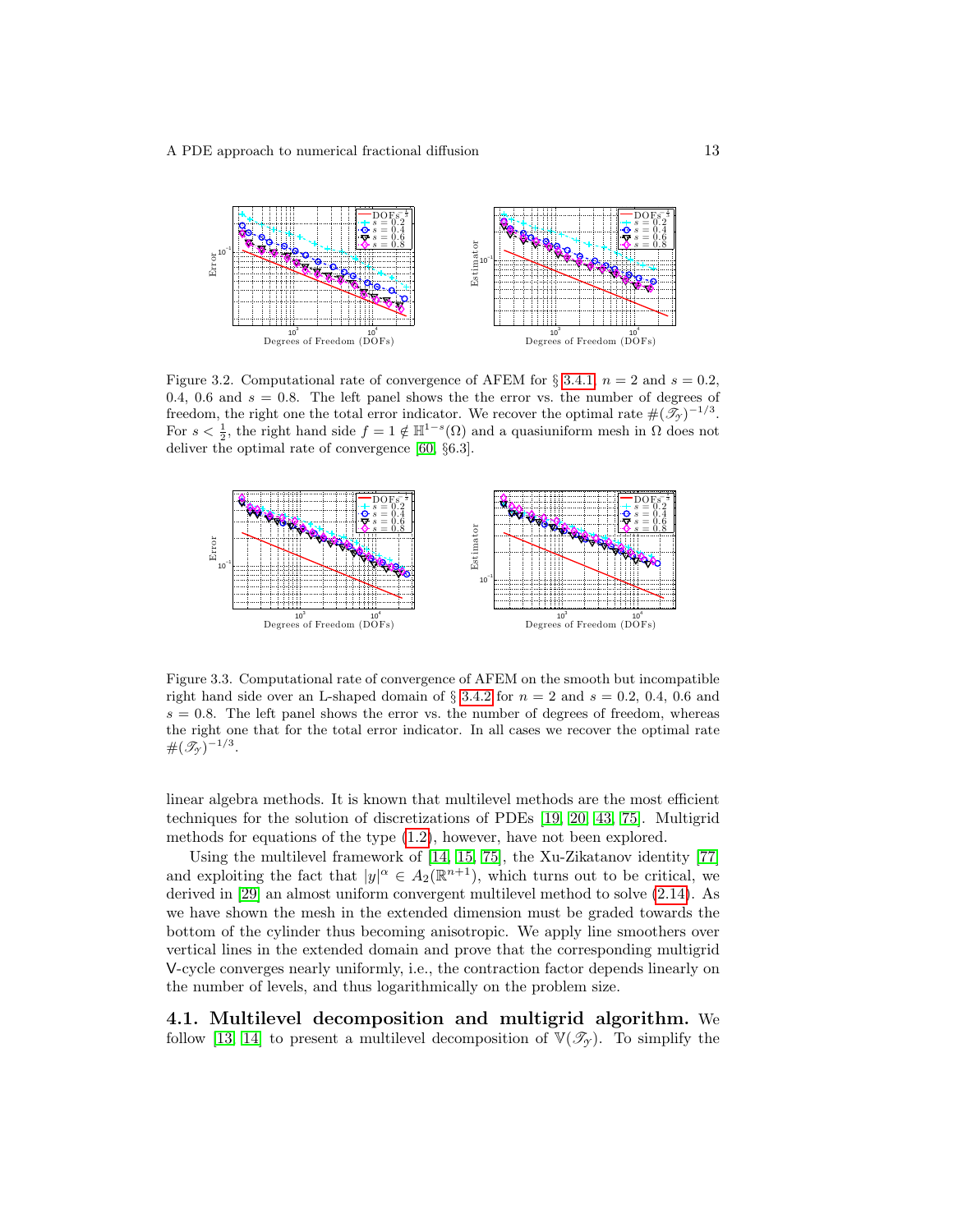analysis and implementation, we consider a sequence of nested discretizations constructed as follows: We introduce a sequence of nested uniform partitions of the unit interval  $\{\hat{\mathcal{I}}_k\}$ , with mesh points  $\hat{y}_{l,k}$ , for  $l = 0, \ldots, M_k$  and  $k = 0, \ldots, J$ . For  $\gamma > 3/(1 - \alpha)$  the family  $\{\mathcal{I}_k\}$  is given by

<span id="page-13-0"></span>
$$
y_{l,k} = \gamma \widehat{y}_{l,k}^{\gamma}, \quad l = 0, \dots, M_k. \tag{4.1}
$$

For  $k = 0, \ldots, J$ ,  $\mathcal{T}_{\Omega,k}$  is obtained by uniform refinement. The mesh  $\mathcal{T}_{\gamma,k}$  is the tensor product of  $\mathcal{T}_{\Omega,k}$  and  $\mathcal{I}_k$ , given by [\(4.1\)](#page-13-0).

If  $\mathbb{V}_k := \mathbb{V}(\mathcal{I}_{\mathcal{Y},k})$  we have the sequence  $\mathbb{V}_0 \subset \mathbb{V}_1 \subset \cdots \subset \mathbb{V}_J = \mathbb{V}$ , and a space macro-decomposition  $\mathbb{V} = \sum_{k=0}^{J} \mathbb{V}_k$ . We now introduce a space microdecomposition: For  $j = 1, ..., M_k$  let  $\mathcal{I}_{k,j}$  be a subset of  $\{1, 2, ..., \mathcal{N}_k\}$ , and assume that  $\cup_{j=1}^{\mathcal{M}_k} \mathcal{I}_{k,j} = \{1, 2, \ldots, \mathcal{N}_k\}$ . The sets  $\mathcal{I}_{k,j}$  may not be disjoint but the cardinality of their intersection is bounded independently of J and  $\mathcal{N}_k$ . If the nodal basis of  $\mathbb{V}_k$ is  $\phi_{k,i}$ , we define  $\mathbb{V}_{k,j} = \text{span}\{\phi_{k,i} : i \in \mathcal{I}_{k,j}\}\$  and we have the micro-decomposition

<span id="page-13-1"></span>
$$
\mathbb{V} = \sum_{k=0}^{J} \sum_{j=1}^{M_k} \mathbb{V}_{k,j}.
$$
\n(4.2)

With this notation we define a symmetric V-cycle multigrid method as in [\[16,](#page-21-16) Algorithm 3.1, with  $m \geq 1$  pre and post smoothing steps. When  $m = 1$ , it is equivalent to the application of successive subspace corrections to the decomposition [\(4.2\)](#page-13-1) with exact sub-solvers so that the V-cycle multigrid method has a smoother at each level of block Gauss-Seidel type [\[14,](#page-21-13) [75\]](#page-24-4). In particular, the nodal decomposition  $\mathcal{I}_{k,j} = \{j\}$  yields a point-wise Gauss-Seidel smoother. If the indices in  $\mathcal{I}_{k,j}$  are such that the corresponding vertices lie on a vertical line, we obtain line smoothers, which are essential to handle anisotropy.

4.2. Analysis of the multigrid method. The success of multigrid methods for uniformly elliptic operators is because smoothers are effective in reducing the high frequency components of the error while coarse grid corrections reduce the low frequency ones. However, their effectiveness depends on several factors such as the shape of the mesh. A key ingredient in the design and analysis of a multigrid method on anisotropic meshes is the use of line smoothers [\[4,](#page-20-7) [17,](#page-21-17) [44,](#page-22-15) [71\]](#page-24-6).

When solving [\(2.14\)](#page-5-0) on graded meshes, the approximation on the coarse grid is dominated by the larger mesh size in the  $x'$ -direction and thus the coarse grid correction cannot capture the smaller scale in the y-direction. This is why line smoothing, i.e., solving sub-problems restricted to one vertical line is necessary. Owing to the nature of the decomposition, the smoother requires the evaluation of the inverse of the operator over a vertical line. This can be efficiently realized since the corresponding matrix is tridiagonal.

Our analysis hinges on [\[77\]](#page-24-5), which requires stability of the micro-decomposition.

<span id="page-13-2"></span>**Lemma 4.1** (nodal stability and anisotropic inverse inequalities). Let  $\mathcal{T}_{\gamma} \in \mathcal{T}$ with  $\mathscr{T}_{\Omega}$  quasiuniform and  $\mathcal{I}_{\gamma}$  graded so that [\(4.1\)](#page-13-0) holds. If  $v = \sum_{j=1}^{\mathscr{M}_{J}} v_j \in V_J$ ,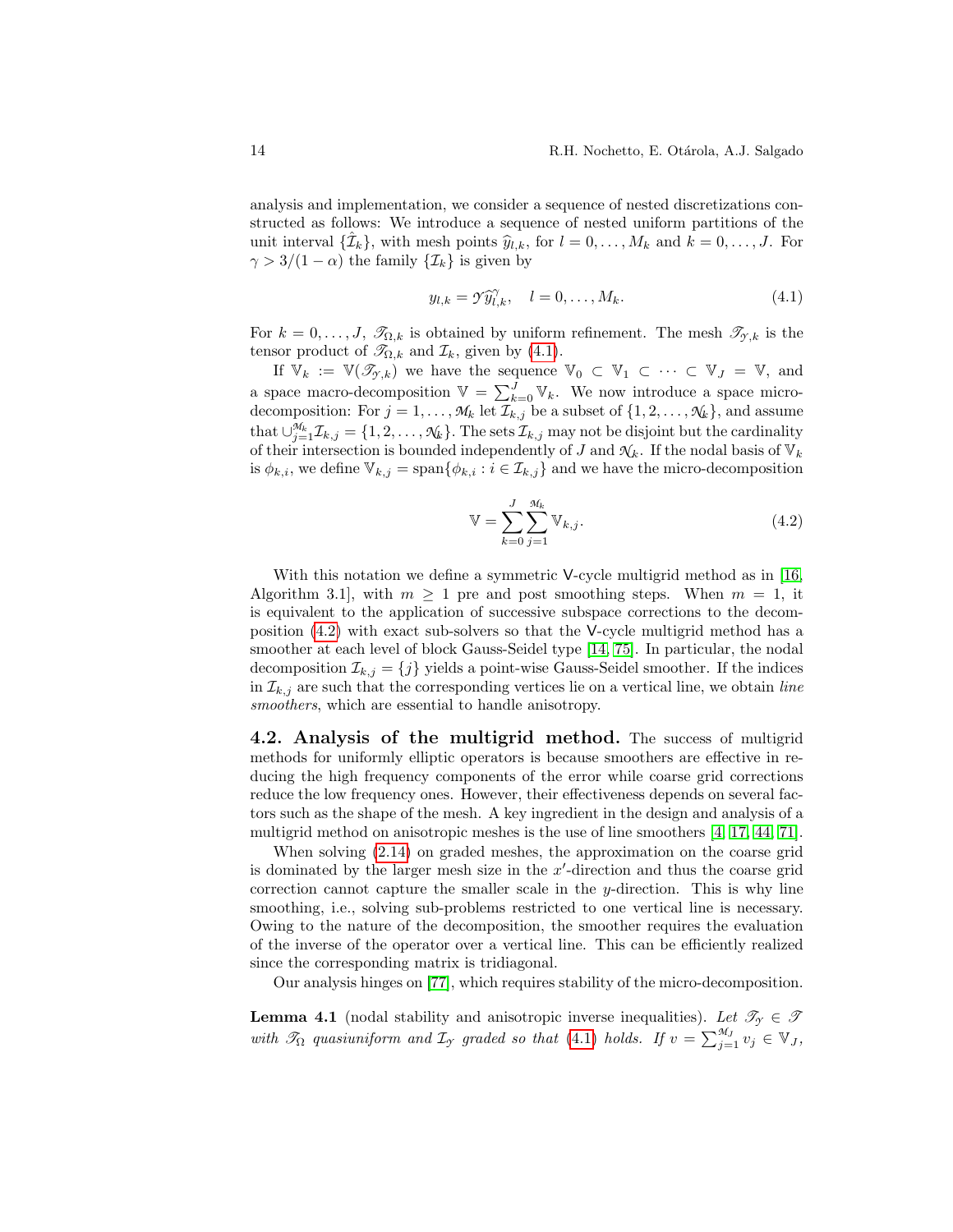then

$$
\sum_{j=1}^{\mathcal{M}_J} \|v_j\|_{L^2(y^{\alpha}, \mathcal{C}_{\mathcal{Y}})}^2 \lesssim \|v\|_{L^2(y^{\alpha}, \mathcal{C}_{\mathcal{Y}})}^2 \lesssim \sum_{j=1}^{\mathcal{M}_J} \|v_j\|_{L^2(y^{\alpha}, \mathcal{C}_{\mathcal{Y}})}^2.
$$
 (4.3)

Moreover, for  $T = K \times I \in \mathcal{T}_{\gamma}$  we have the following local inverse inequalities

$$
\|\nabla_{x'}v\|_{L^{2}(y^{\alpha},T)} \lesssim h_K^{-1} \|v\|_{L^{2}(y^{\alpha},T)}, \qquad \|\partial_y v\|_{L^{2}(y^{\alpha},T)} \lesssim h_I^{-1} \|v\|_{L^{2}(y^{\alpha},T)}.
$$
 (4.4)

We now examine the V-cycle multigrid method applied to the decomposition [\(4.2\)](#page-13-1) with exact sub-solvers on  $\mathbb{V}_{k,j}$ , i.e., with line smoothers; see [\[16,](#page-21-16) §III.12] and [\[74\]](#page-24-7). A key observation in favor of subspaces  $\{\mathbb{V}_{k,j}\}_{j=1}^{\mathcal{M}_k}$  follows.

<span id="page-14-1"></span>**Lemma 4.2** (nodal stability of y-derivatives). In the setting of Lemma  $4.1$  we have

$$
\sum_{j=1}^{\mathcal{H}_J} \|\partial_y v_j\|_{L^2(y^{\alpha}, \mathcal{C}_{\mathcal{I}})}^2 \lesssim \|\partial_y v\|_{L^2(y^{\alpha}, \mathcal{C}_{\mathcal{I}})}^2 \lesssim \sum_{j=1}^{\mathcal{H}_J} \|\partial_y v_j\|_{L^2(y^{\alpha}, \mathcal{C}_{\mathcal{I}})}^2.
$$
 (4.5)

We use the quasi-interpolant of [\[63\]](#page-23-8), Lemmas [4.1](#page-13-2) and [4.2](#page-14-1) and obtain nearly uniform convergence of the V-cycle multigrid method. We follow [\[74,](#page-24-7) [76\]](#page-24-8).

Theorem 4.3 (convergence of multigrid with line smoothers). The symmetric V-cycle multigrid method with line smoothing converges with a contraction rate

$$
\delta \leq 1-\frac{1}{1+{\cal C} J},
$$

where C is independent of  $\mathcal{N}_J$  and depends on  $y^{\alpha}$  only through  $C_{2,y^{\alpha}}$ .

4.3. Numerical illustrations. We consider two cases:

- $n = 1, \quad \Omega = (0, 1), \quad u = \sin(3\pi x),$
- $n = 2$ ,  $\Omega = (0, 1)^2$ ,  $u = \sin(2\pi x_1)\sin(2\pi x_2)$ ,

and  $\gamma = 1$ , which has been chosen, as discussed in [\[60\]](#page-23-3), to capture the exponential decay of the solution. All of our algorithms are implemented based on the MATLAB<sup>©</sup> software package  $i$  FEM [\[28\]](#page-22-16).

Table [4.1](#page-15-0) shows the number of iterations for the one and two dimensional problems, respectively. As we see, the method converges almost uniformly with respect to the number of degrees of freedom.

# <span id="page-14-0"></span>5. Space-time fractional diffusion problems

We now review the numerical approximation of an initial boundary value problem for a space-time fractional parabolic equation developed in [\[62\]](#page-23-4). Given  $s \in (0,1)$ ,  $\gamma \in (0,1]$ , a function f, and an initial datum  $u_0$ , we seek u such that

<span id="page-14-2"></span>
$$
\partial_t^{\gamma} u + (-\Delta)^s u = f \quad \text{in } \Omega \times (0, T), \quad u(0) = u_0 \quad \text{in } \Omega. \tag{5.1}
$$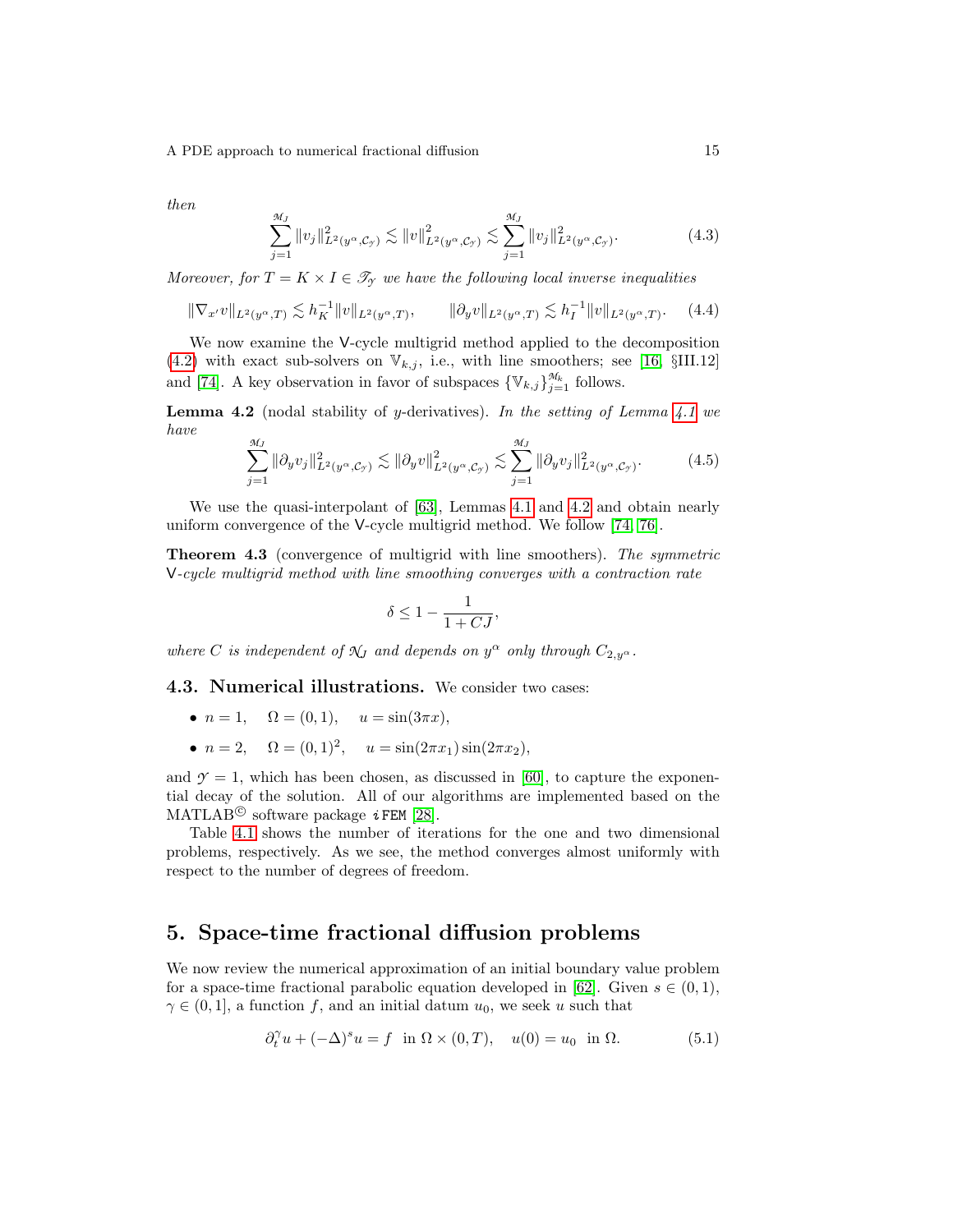| $h_{\mathscr{T}_{\Omega}}$ | DOF <sub>s</sub> | $s = 0.15$ | $s = 0.3$ | $s=0.6$ | $s=0.8$ |
|----------------------------|------------------|------------|-----------|---------|---------|
| $\frac{1}{16}$             | 289              |            |           |         |         |
| $rac{1}{32}$               | 1,089            |            |           |         |         |
| $\overline{64}$            | 4,225            | 10         | 10        |         |         |
| $\overline{128}$           | 16,641           | 10         |           |         |         |
| $\frac{1}{256}$            | 66,049           |            | 10        |         |         |
| $\overline{512}$           | 263,169          |            | 10        |         |         |

| $n_{\mathscr{T}_{\Omega}}$ | $\operatorname{DOFs}$ | $s = 0.15$ | $s = 0.3$ | $s=0.6$ | $s=0.8$ |
|----------------------------|-----------------------|------------|-----------|---------|---------|
|                            | 4,913                 |            |           |         |         |
| হত                         | 35,937                |            |           |         |         |
| 64                         | 274,625               |            |           |         |         |
| $\frac{1}{28}$             | 2,146,689             |            |           |         |         |

<span id="page-15-0"></span>Table 4.1. Number of iterations for a multigrid method for  $(-\Delta)^s u = f$  with  $n = 1$ (top) and  $n = 2$  (bottom) using a line smoother in the extended direction. The mesh in  $\Omega$  is uniform with mesh size  $h_{\mathscr{T}_{\Omega}}$ , whereas that in the extended direction  $(0, \mathscr{T})$  is graded according to [\(4.1\)](#page-13-0).

If  $\gamma \in (0, 1)$ ,  $\partial_t^{\gamma}$  denotes the left Caputo derivative of order  $\gamma$ , defined by

<span id="page-15-2"></span>
$$
\partial_t^{\gamma} u(x,t) := \frac{1}{\Gamma(1-\gamma)} \int_0^t \frac{1}{(t-r)^{\gamma}} \frac{\partial u(x,r)}{\partial r} dr, \tag{5.2}
$$

where Γ is the Gamma function. For  $\gamma = 1$ , we consider the usual derivative  $\partial_t$ .

Fractional derivatives and integrals, like the Caputo derivative, are a powerful tool to describe memory and hereditary properties of materials [\[41\]](#page-22-17). Problem [\(5.1\)](#page-14-2) is motivated by anomalous diffusion processes (subdiffusion) and models dynamical systems with chaotic motion [\[69\]](#page-24-9), fractional PID controllers [\[68\]](#page-24-10), subdiffusion phenomena in highly heterogeneous aquifers [\[59\]](#page-23-12) and plasma turbulence [\[32\]](#page-22-18).

Problem [\(5.1\)](#page-14-2) is complicated due to the nonlocality of the fractional time derivative [\[47,](#page-23-13) [70\]](#page-24-11) besides the presence of the nonlocal space operator. We overcome the latter with the Caffarelli-Silvestre extension of  $\S 2.1$  $\S 2.1$  and rewrite [\(5.1\)](#page-14-2) as an elliptic problem with dynamic boundary condition:

<span id="page-15-1"></span>
$$
\begin{cases} \operatorname{div} \left( y^{\alpha} \nabla \mathscr{U} \right) = 0 \text{ in } \mathcal{C} \times (0, T), \quad \mathscr{U} = u_0, \text{ on } \Omega \times \{0\}, t = 0 \\ \mathscr{U} = 0 \text{ on } \partial_L \mathcal{C} \times (0, T) \quad d_s \partial_t^{\gamma} \mathscr{U} + \partial_{\nu}^{\alpha} \mathscr{U} = d_s f \text{ on } (\Omega \times \{0\}) \times (0, T). \end{cases} \tag{5.3}
$$

There are several approaches via finite differences, finite elements and spectral methods to treat the Caputo derivative of order  $\gamma$ . We refer to [\[58,](#page-23-14) §1] for an overview. In [\[52,](#page-23-15) [53\]](#page-23-16) a finite difference scheme is proposed, which has a consistency error  $\mathcal{O}(\tau^{2-\gamma})$ , where  $\tau$  denotes the time step. This estimate, however, requires a rather strong regularity assumption in time [\[55,](#page-23-17) [62\]](#page-23-4). In [\[62\]](#page-23-4), we examined the behavior of  $\partial_t u$  and  $\partial_{tt} u$  when  $t \downarrow 0$  and derived realistic time-regularity estimates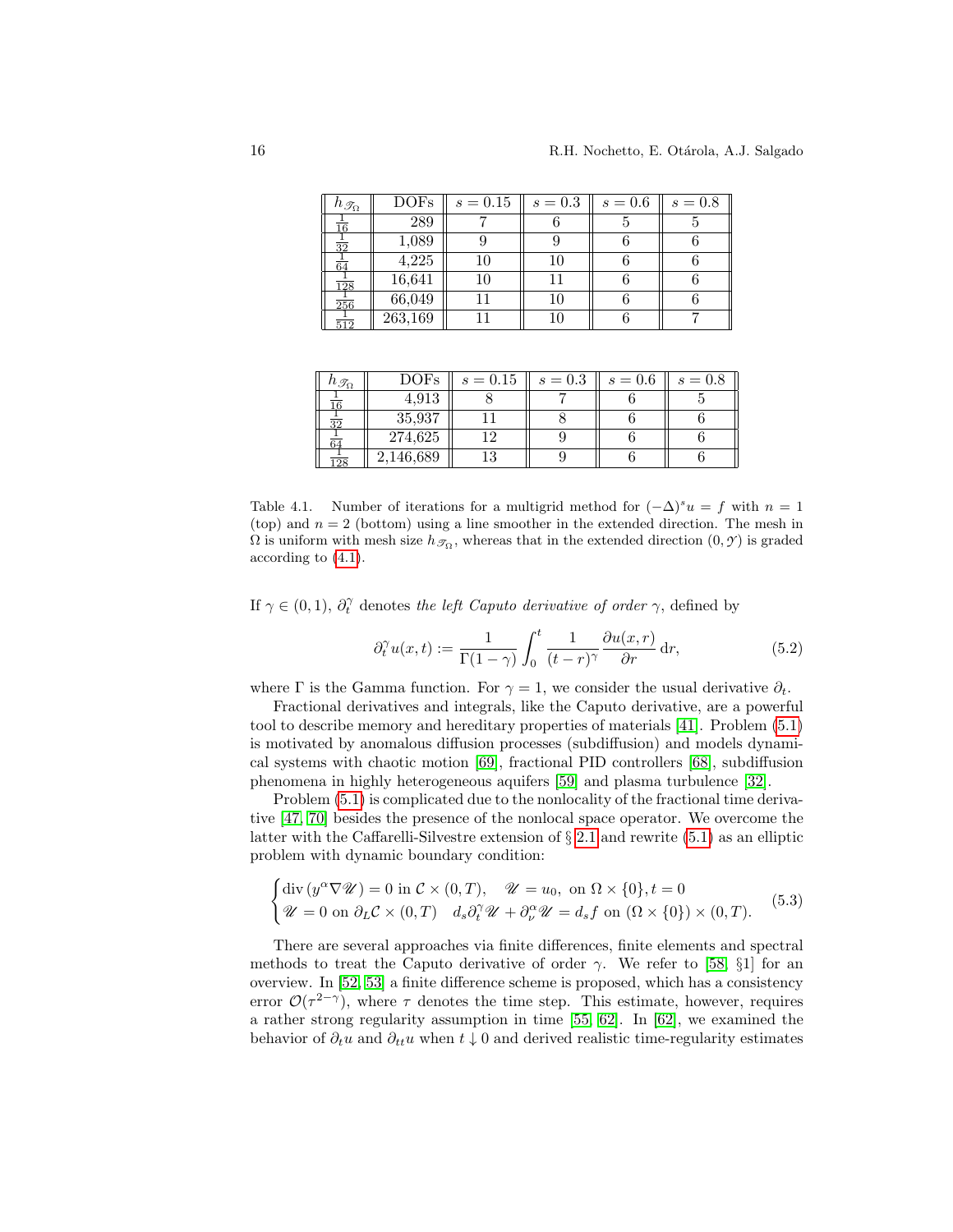for u; see also [\[55,](#page-23-17) [58\]](#page-23-14). With these refined results we analyzed the truncation error and showed discrete stability. The latter leads to an energy estimate.

#### 5.1. The Caffarelli-Silvestre extension. We define

$$
\begin{aligned} \mathcal{W} &:= \{w \in L^\infty(0,T;L^2(\Omega)) \cap L^2(0,T;\mathbb{H}^s(\Omega)) : \partial_t^\gamma w \in L^2(0,T;\mathbb{H}^{-s}(\Omega))\}, \\ \mathcal{V} &:= \{w \in L^2(0,T;\mathring{H}_L^1(y^\alpha,\mathcal{C})) : \partial_t^\gamma \operatorname{tr}_\Omega w \in L^2(0,T;\mathbb{H}^{-s}(\Omega))\}. \end{aligned}
$$

Thus, given  $f \in L^2(0,T;\mathbb{H}^{-s}(\Omega))$ , a function  $u \in \mathcal{W}$  solves [\(5.1\)](#page-14-2) if and only if the  $\alpha$ -harmonic extension  $\mathscr{U} \in \mathcal{V}$  solves [\(5.3\)](#page-15-1). A weak formulation of (5.3) reads: Find  $\mathscr{U} \in \mathcal{V}$  such that  $\text{tr}_{\Omega} \mathscr{U}(0) = u_0$  and, for a.e.  $t \in (0, T)$ ,

<span id="page-16-0"></span>
$$
\langle \operatorname{tr}_{\Omega} \partial_t^{\gamma} \mathscr{U}, \operatorname{tr}_{\Omega} \phi \rangle + \frac{1}{d_s} \int_{\mathcal{C}} y^{\alpha} \nabla \mathscr{U} \nabla \phi = \langle f, \operatorname{tr}_{\Omega} \phi \rangle \quad \forall \phi \in \mathring{H}_L^1(y^{\alpha}, \mathcal{C}). \tag{5.4}
$$

Remark 5.1 (dynamic boundary condition). Problem [\(5.4\)](#page-16-0) is an elliptic problem with a dynamic boundary condition:  $\partial_{\nu}^{\alpha} \mathscr{U} = d_s f - d_s \operatorname{tr}_{\Omega} \partial_t^{\gamma} \mathscr{U}$  on  $\Omega \times \{0\}$ . Its analysis is slightly different from the standard theory for parabolic equations.

Given  $s \in (0,1)$ ,  $\gamma \in (0,1]$ , a forcing term  $f \in L^2(0,T;\mathbb{H}^{-s}(\Omega))$  and  $u_0 \in$  $L^2(\Omega)$ , problems [\(5.1\)](#page-14-2) and [\(5.3\)](#page-15-1) have a unique solution; see [\[62,](#page-23-4) Theorem 2.6].

5.2. Time regularity. As in the elliptic case, in what follows we assume that [\(2.8\)](#page-4-4) holds. We refer to [\[62\]](#page-23-4) for a complete space regularity analysis of problem [\(5.1\)](#page-14-2). We focus here on time regularity.

For  $\gamma = 1$ , we demand sufficient time regularity of the right-hand side together with compatibility conditions for the initial datum  $u_0$ . We express this as

<span id="page-16-1"></span>
$$
\operatorname{tr}_{\Omega} \partial_{tt} \mathscr{U} \in L^{2}(0,T; \mathbb{H}^{-s}(\Omega)).
$$
\n(5.5)

For  $\gamma \in (0,1)$ , [\(5.5\)](#page-16-1) is inconsistent with the solution of [\(5.1\)](#page-14-2). Properties of the Mittag-Leffler function show that [\(5.5\)](#page-16-1) never holds if  $u_0 \neq 0$ . Time derivatives of u are unbounded as  $t \downarrow 0$ . In particular,  $\partial_{tt}u(x',t) \notin L^2(0,T;\mathbb{H}^{-s}(\Omega))$ . However,

$$
\int_{0^+} t^{\sigma} \|\partial_{tt} u(\cdot,t)\|_{\mathbb{H}^{-s}(\Omega)}^2 \, \mathrm{d}t
$$

is finite provided  $\sigma > 3 - 2\gamma$ . For this reason, when  $\gamma \in (0, 1)$ , we assume

$$
t^{\sigma/2} \operatorname{tr}_{\Omega} \partial_{tt} \mathscr{U} \in L^2(0,T; \mathbb{H}^{-s}(\Omega)) \quad \sigma > 3 - 2\gamma,
$$

which is a valid assumption provided  $\mathcal{A}(u_0, f) < \infty$ , where

<span id="page-16-3"></span>
$$
\mathcal{A}(u_0, f) = \|u_0\|_{\mathbb{H}^s(\Omega)} + \|f\|_{H^2(0,T;\mathbb{H}^{-s}(\Omega))}.
$$
\n(5.6)

<span id="page-16-2"></span>**Theorem 5.2** (time regularity:  $\gamma \in (0,1)$ ). If  $f \in H^2(0,T;\mathbb{H}^{-s}(\Omega))$  and  $u_0 \in$  $\mathbb{H}^s(\Omega)$ , then for  $t \in (0,T]$ , the solution of  $(5.1)$  satisfies

$$
\|\partial_t u(\cdot,t) - \delta^1 u(\cdot,t)\|_{\mathbb{H}^{-s}(\Omega)} \lesssim t^{\gamma-1} \mathcal{A}(u_0,f),
$$

where  $\delta^1 u(\cdot, t) = t^{-1} (u(\cdot, t) - u(\cdot, 0))$ . Moreover,

$$
||t^{\sigma/2}\partial_{tt}u||_{L^2(0,T;\mathbb{H}^{-s}(\Omega))}\lesssim \mathcal{A}(u_0,f),
$$

where  $\sigma > 3 - 2\gamma$ . The hidden constant is independent of  $\tau$  but blows up as  $\gamma \downarrow 0$ .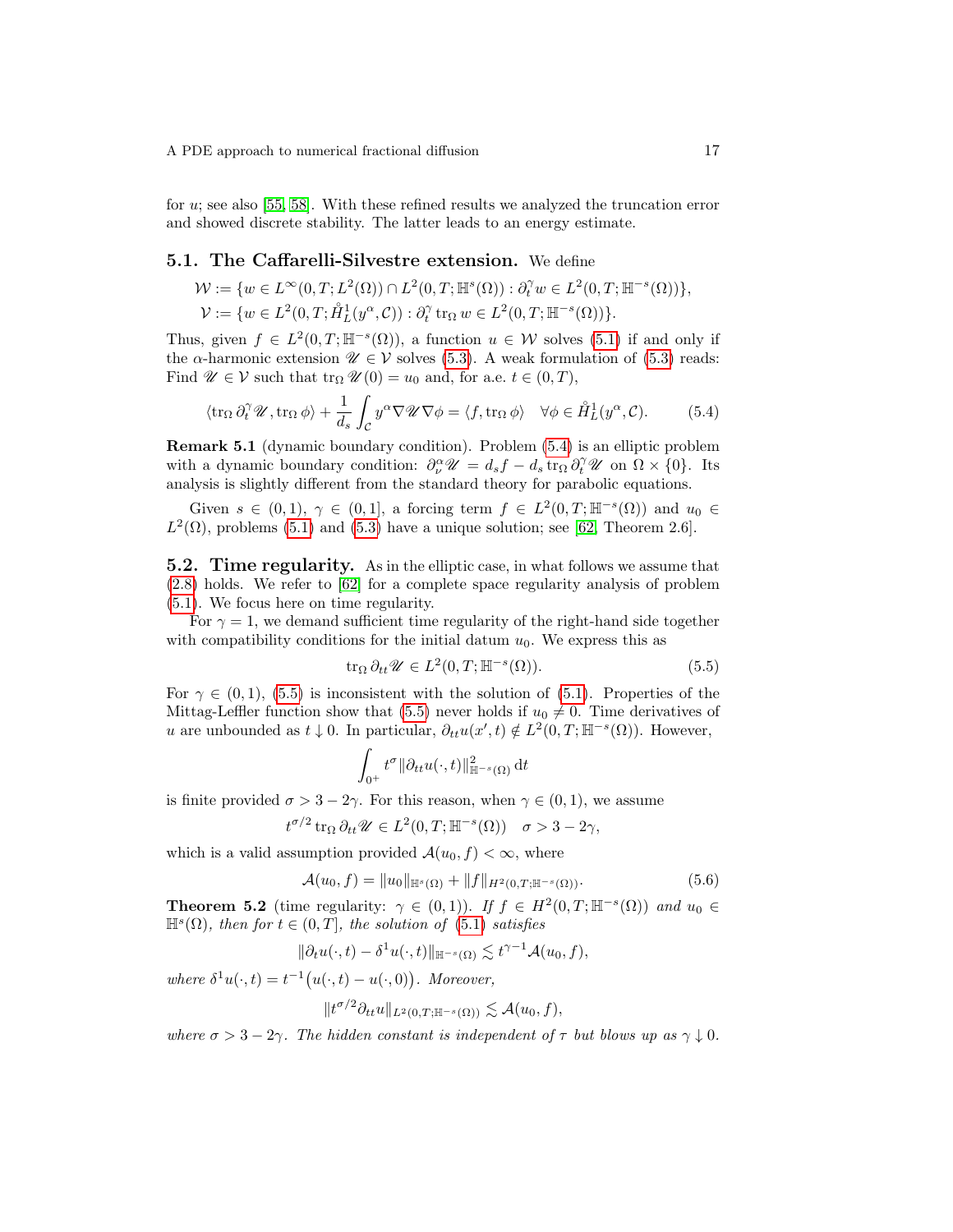**5.3. Time discretization.** Let  $K \in \mathbb{N}$  denote the number of time steps. The time step is  $\tau = T/\mathcal{K}$ , and, for  $0 \leq k \leq \mathcal{K}$ ,  $t_k = k\tau$  and  $I_k = (t_k, t_{k+1}]$ . For  $\phi \in C([0, T], \mathcal{X})$  we denote  $\phi^k = \phi(t_k)$  and  $\phi^{\tau} = {\phi^k}_{k=0}^{\mathcal{K}}$ . Moreover,

$$
\|\phi^{\tau}\|_{\ell^{\infty}}(\mathcal{X}) = \max_{0 \leq k \leq K} \|\phi^k\|_{\mathcal{X}}, \qquad \|\phi^{\tau}\|_{\ell^2(\mathcal{X})}^2 = \sum_{k=1}^K \tau \|\phi^k\|_{\mathcal{X}}^2.
$$

For  $W^{\tau} \subset \mathcal{X}$  we define, for  $k = 0, \ldots, \mathcal{K} - 1$ ,  $\delta^1 W^{k+1} = \tau^{-1}(W^{k+1} - W^k)$ .

<span id="page-17-4"></span>**5.3.1. Time discretization for**  $\gamma = 1$ **.** We apply the backward Euler scheme to [\(5.4\)](#page-16-0) for  $\gamma = 1$ : determine  $V^{\tau} = \{V^k\}_{k=0}^{\mathcal{K}} \subset \hat{H}_L^1(y^{\alpha}, \mathcal{C})$  such that

<span id="page-17-0"></span>
$$
\operatorname{tr}_{\Omega} V^0 = u_0,\tag{5.7}
$$

and, if  $f^{k+1} = f(t^{k+1})$  for  $k = 0, ..., K - 1$ , then  $V^{k+1} \in \mathring{H}_L^1(y^\alpha, \mathcal{C})$  solves

$$
(\delta^1 \operatorname{tr}_\Omega V^{k+1}, \operatorname{tr}_\Omega W)_{L^2(\Omega)} + \frac{1}{d_s} \int_{\mathcal{C}} y^\alpha \nabla V^{k+1} \nabla W = \langle f^{k+1}, \operatorname{tr}_\Omega W \rangle, \ \forall W \in \mathring{H}_L^1(y^\alpha, \mathcal{C}).
$$

Define  $U^{\tau}$  by  $U^{k} = \text{tr}_{\Omega} V^{k} \in \mathbb{H}^{s}(\Omega)$ , which is a piecewise constant (in time) approximation of  $u$ , solution to problem  $(5.1)$ . Note that  $(5.7)$  does not require an extension of  $u_0$ . The stability of this scheme is elementary [\[62,](#page-23-4) Lemma 3.3]:

$$
\|\operatorname{tr}_{\Omega} V^{\tau}\|_{\ell^{\infty}(L^{2}(\Omega))}^{2} + \|V^{\tau}\|_{\ell^{2}(\mathring{H}^{1}_{L}(y^{\alpha},\mathcal{C}))}^{2} \lesssim \|u_{0}\|_{L^{2}(\Omega)}^{2} + \|f^{\tau}\|_{\ell^{2}(\mathbb{H}^{-s}(\Omega))}^{2}.
$$

<span id="page-17-5"></span>**5.3.2.** Time discretization for  $\gamma \in (0,1)$ . We now discretize  $\partial_t^{\gamma}$  for  $\gamma \in (0,1)$ . We consider the scheme proposed in [\[52,](#page-23-15) [53\]](#page-23-16) but resort to the regularity results of Theorem [5.2.](#page-16-2) Using [\(5.2\)](#page-15-2) and the Taylor formula with integral remainder yields

<span id="page-17-3"></span>
$$
\partial_t^{\gamma} u(\cdot, t_{k+1}) = \frac{1}{\Gamma(2-\gamma)} \sum_{j=0}^k a_j \frac{u(\cdot, t_{k+1-j}) - u(\cdot, t_{k-j})}{\tau^{\gamma}} + \mathsf{r}_{\gamma}^{k+1}(\cdot),\tag{5.8}
$$

for  $0 \leq k \leq \mathcal{K} - 1$ , where

<span id="page-17-1"></span>
$$
a_j = (j+1)^{1-\gamma} - j^{1-\gamma}, \qquad \mathsf{r}_{\gamma}^{k+1} = \frac{1}{\Gamma(1-\gamma)} \sum_{j=0}^{k} \int_{I_j} \frac{1}{(t_{k+1} - t)^{\gamma}} R(\cdot, t) \, \mathrm{d}t, \tag{5.9}
$$

and

<span id="page-17-2"></span>
$$
R(\cdot, t) = \partial_t u(\cdot, t) - \frac{1}{\tau} \big( u(\cdot, t_{j+1}) - u(\cdot, t_j) \big) \qquad \forall t \in I_j. \tag{5.10}
$$

Notice that from [\(5.9\)](#page-17-1) we deduce that  $a_j > 0$  for all  $j \ge 0$  and  $1 = a_0 > a_1 > a_2 >$  $\cdots > a_j$ ,  $\lim_{j \to \infty} a_j = 0$ .

**5.3.3. Consistency.** We estimate  $r_{\gamma}^{\tau}$  using a cancellation property: R, defined in  $(5.10)$ , has vanishing mean in  $I_j$  whence we can write

$$
\mathsf{r}_{\gamma}^{k+1} = \frac{1}{\Gamma(1-\gamma)} \sum_{j=0}^{k} \int_{I_j} (\psi_{\gamma}(t) - \bar{\psi}_{\gamma}^j) R(\cdot, t) \, \mathrm{d}t,
$$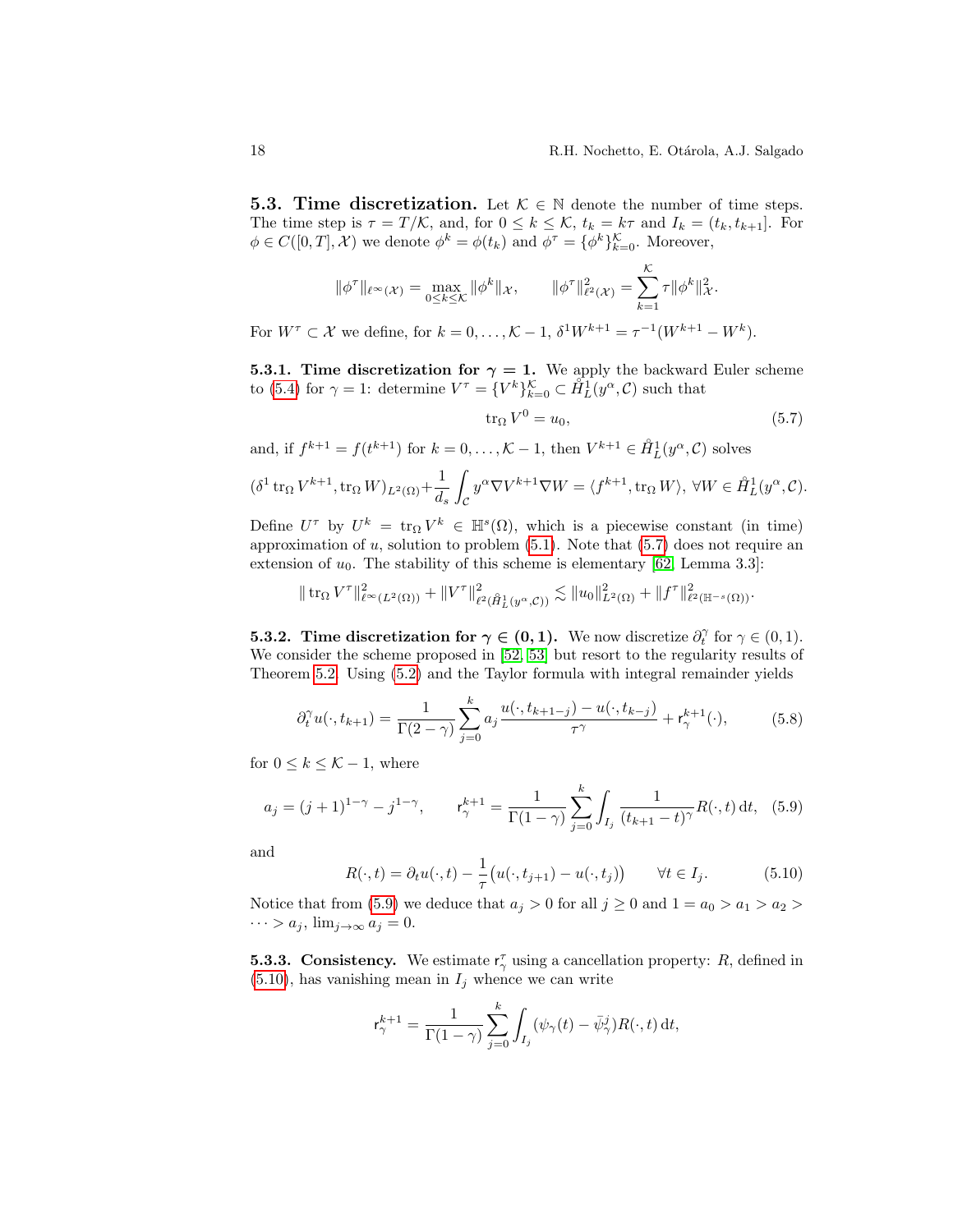with  $\psi_{\gamma}(t) = (t_{k+1} - t)^{-\gamma}$  and  $\bar{\psi}_{\gamma}^{j} = \int_{I_j} \psi_{\gamma}(t) dt$ . Applying [\[62,](#page-23-4) Lemma 2.1] yields  $\| \mathsf{r}^\tau_\gamma \|_{L^2(0,T; \mathbb{H}^{-s}(\Omega))} \lesssim \| \psi_\gamma - \bar{\psi}^\tau_\gamma \|_{L^1(0,T)} \| R^\tau \|_{L^2(0,T; \mathbb{H}^{-s}(\Omega))},$ 

which reduces the estimation of the residual to deriving suitable bounds for each term on the right hand side of this expression. The regularity results of Theorem [5.2,](#page-16-2) combined with the special structure of the kernel  $\psi_{\gamma}$ , yield an estimate for  $r_{\gamma}^{\tau}$ . This estimate, although giving lower rates of convergence than [\[52,](#page-23-15) (3.4)], takes into account the correct behavior of the solution and the singularity of its derivatives as  $t \downarrow 0$  [\[62,](#page-23-4) Proposition 3.6]:

$$
\|\mathsf{r}^\tau_\gamma\|_{L^2(0,T;\mathbb{H}^{-s}(\Omega))}\lesssim \tau^\theta\mathcal{A}(u_0,f)\quad 0<\theta<1/2.
$$

The hidden constant is independent of the data and  $\tau$  but blows up as  $\theta \uparrow \frac{1}{2}$ .

**5.3.4. Stability and energy estimates.** We apply [\(5.8\)](#page-17-3). If  $\gamma \in (0,1)$  and  $\phi^{\tau} \subset L^2(\Omega)$  we define the discrete fractional derivative, for  $k = 0, \ldots, \mathcal{K} - 1$ , by

$$
\Gamma(2-\gamma)\delta^{\gamma}\phi^{k+1} := \sum_{j=0}^{k} \frac{a_j}{\tau^{\gamma-1}} \delta^1 \phi^{k+1-j} = \frac{\phi^{k+1}}{\tau^{\gamma}} - \sum_{j=0}^{k-1} \frac{a_j - a_{j+1}}{\tau^{\gamma}} \phi^{k-j} - \frac{a_k}{\tau^{\gamma}} \phi^0.
$$

The implicit semi-discrete scheme to solve  $(5.1)$  reads: Set  $V^0$  as in  $(5.7)$  and, for  $k = 0, \ldots, \mathcal{K} - 1, V^{k+1} \in \mathring{H}_L^1(y^\alpha, \mathcal{C})$  satisfies, for every  $W \in \mathring{H}_L^1(y^\alpha, \mathcal{C})$ ,

<span id="page-18-0"></span>
$$
(\delta^{\gamma} \operatorname{tr}_{\Omega} V^{k+1}, \operatorname{tr}_{\Omega} W)_{L^{2}(\Omega)} + \frac{1}{d_{s}} \int_{\mathcal{C}} y^{\alpha} \nabla V^{k+1} \nabla W = \langle f^{k+1}, W \rangle.
$$
 (5.11)

Let  $I^{\sigma}w$  be the Riemann-Liouville integral of order  $\sigma$  of w evaluated at  $t = T$ .

**Theorem 5.3** (stability for  $\gamma \in (0,1)$ ). The implicit semi-discrete scheme [\(5.11\)](#page-18-0) is unconditionally stable and satisfies

<span id="page-18-1"></span>
$$
I^{1-\gamma} \|\operatorname{tr}_{\Omega} V^{\tau}\|_{L^{2}(\Omega)}^{2} + \|V^{\tau}\|_{\ell^{2}(\mathring{H}_{L}^{1}(y^{\alpha}, \mathcal{C}))}^{2} \leq I^{1-\gamma} \|u_{0}\|_{L^{2}(\Omega)}^{2} + \|f^{\tau}\|_{\ell^{2}(\mathbb{H}^{-s}(\Omega))}^{2} \tag{5.12}
$$

Deducing an energy estimate for problem [\(5.1\)](#page-14-2) is cumbersome due to the nonlocality of the fractional time derivative. A key ingredient in deriving such a result is an integration by parts formula, which for a function not vanishing at  $t = 0$ and  $t = T$  involves boundary terms that need to be estimated; for a step in this direction see [\[37,](#page-22-19) [51\]](#page-23-18). The energy estimate [\(5.12\)](#page-18-1) yields:

<span id="page-18-3"></span>**Corollary 5.4** (energy estimate for u). Let  $\gamma \in (0,1)$ . Then,

<span id="page-18-2"></span>
$$
I^{1-\gamma} \|u\|_{L^2(\Omega)}^2 + \|u\|_{L^2(0,T;\mathbb{H}^s(\Omega))}^2 \leq I^{1-\gamma} \|u_0\|_{L^2(\Omega)}^2 + \|f\|_{L^2(0,T;\mathbb{H}^{-s}(\Omega))}^2. \tag{5.13}
$$

<span id="page-18-4"></span>**Remark 5.5** (limiting case). Given  $g \in L^p(0,T)$ , we have  $I^{\sigma}g \to g$  in  $L^p(0,T)$  as  $\sigma \downarrow 0$ ; see [\[70,](#page-24-11) Theorem 2.6]. This implies that, taking the limit as  $\gamma \uparrow 1$  in [\(5.13\)](#page-18-2), we recover the well known stability result for a parabolic equation, i.e.,

$$
||u||_{L^{\infty}(0,T;L^{2}(\Omega))}^{2} + ||u||_{L^{2}(0,T;\mathbb{H}^{s}(\Omega))}^{2} \leq ||u_{0}||_{L^{2}(\Omega)}^{2} + ||f||_{L^{2}(0,T;\mathbb{H}^{-s}(\Omega))}^{2}.
$$
 (5.14)

This allows us to unify the estimate of Corollary [5.4](#page-18-3) for all  $\gamma \in (0,1]$ .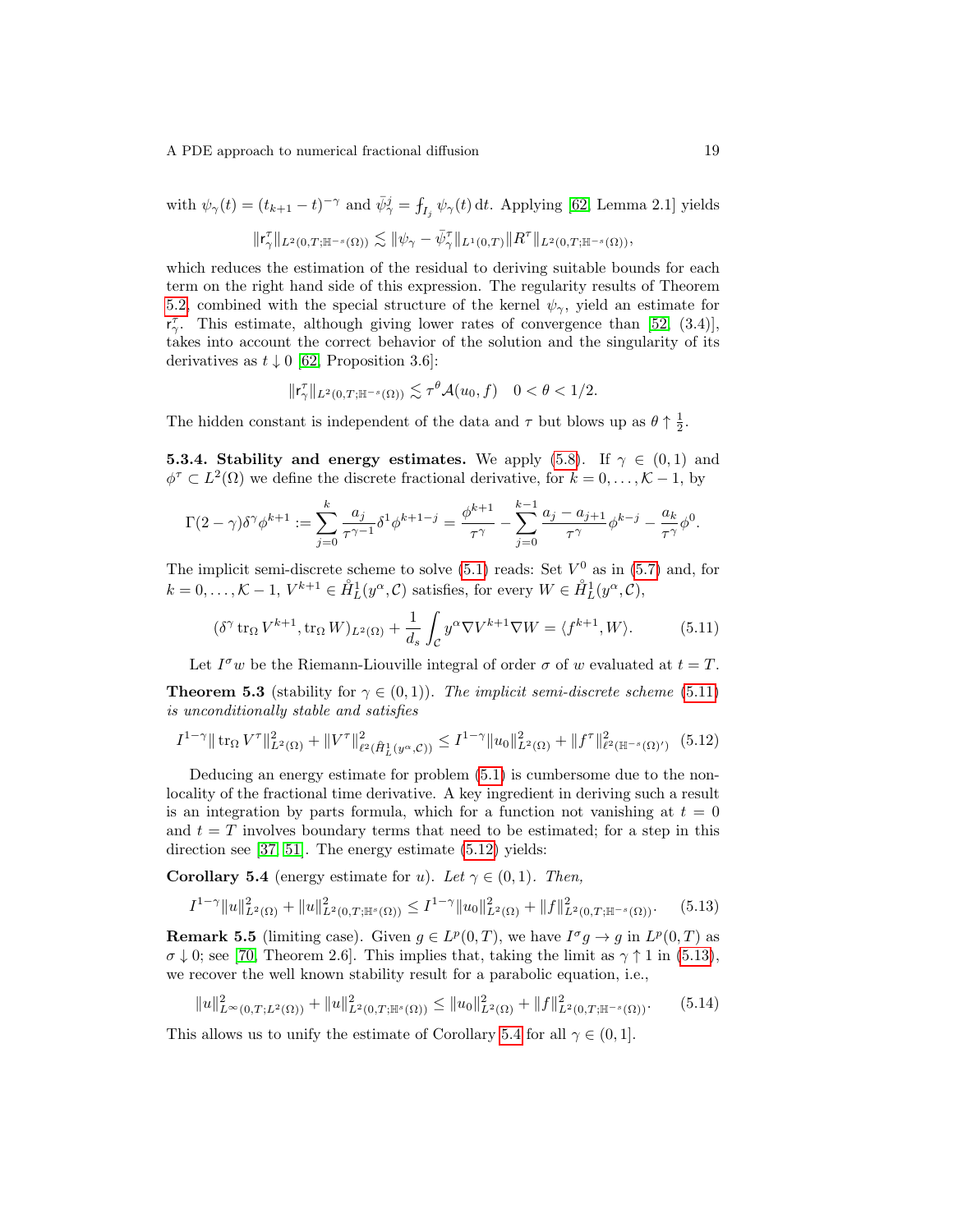**5.4. Truncation.** We now study the space discretization of [\(5.4\)](#page-16-0). Since  $\mathscr{U}(t)$ decays exponentially in the extended direction y, for a.e.  $t \in (0, T)$ , we truncate C to  $\mathcal{C}_{\gamma}$  for a suitable  $\gamma$  and seek solutions in  $\mathcal{C}_{\gamma}$ . Define, for  $\gamma \in (0,1],$ 

<span id="page-19-3"></span>
$$
\Lambda^2_\gamma(u_0, f) := I^{1-\gamma} \|u_0\|_{L^2(\Omega)}^2 + \|f\|_{L^2(0,T; \mathbb{H}^{-s}(\Omega))}^2,
$$
\n(5.15)

where, by Remark [5.5,](#page-18-4)  $I^0$  is the identity. For  $\gamma \in (0,1]$  and  $s \in (0,1)$ , we have

<span id="page-19-0"></span>
$$
\|\nabla \mathscr{U}\|_{L^{2}(0,T;L^{2}(y^{\alpha},\Omega\times(y,\infty)))} \lesssim e^{-\sqrt{\lambda_{1}}\mathscr{Y}/2} \Lambda_{\gamma}(u_{0},f), \tag{5.16}
$$

where  $\gamma > 1$  and  $\mathscr U$  denotes the solution to [\(5.4\)](#page-16-0).

As a consequence of [\(5.16\)](#page-19-0), we can consider the truncated problem

<span id="page-19-1"></span>
$$
\begin{cases} \operatorname{div} \left( y^{\alpha} \nabla v \right) = 0 \text{ in } \mathcal{C}_{\mathcal{I}} \times (0, T), \quad v = 0 \text{ on } \left( \partial_L \mathcal{C}_{\mathcal{I}} \cup \Omega_{\mathcal{I}} \right) \times (0, T) \\ d_s \partial_t^{\gamma} \operatorname{tr}_{\Omega} v + \partial_{\nu}^{\alpha} v = d_s f \text{ on } \left( \Omega \times \{ 0 \} \right) \times (0, T), \end{cases} \tag{5.17}
$$

with the initial condition  $v = u_0$  on  $\Omega \times \{0\}$  and  $t = 0$ , and where  $\Omega_{\gamma} = \Omega \times \{\gamma\}$ with  $\gamma \geq 1$  sufficiently large. Upon defining

$$
\mathcal{V}_{\mathcal{T}} = \left\{ w \in L^2(0,T; \mathring{H}_L^1(y^{\alpha}, \mathcal{C}_{\mathcal{T}})) : \partial_t^{\gamma} \operatorname{tr}_{\Omega} w \in L^2(0,T; \mathbb{H}^{-s}(\Omega)) \right\},\,
$$

we understand [\(5.17\)](#page-19-1) as: seek  $v \in V_\gamma$  such that  $\text{tr}_\Omega v(0) = u_0$  and for a.e.  $t \in (0, T)$ ,

<span id="page-19-2"></span>
$$
\langle \partial_t^{\gamma} \operatorname{tr}_{\Omega} v, \operatorname{tr}_{\Omega} \phi \rangle + \frac{1}{d_s} \int_{\mathcal{C}_{\mathcal{I}}} y^{\alpha} \nabla v \nabla \phi = \langle f, \operatorname{tr}_{\Omega} \phi \rangle, \quad \forall \phi \in \mathring{H}_L^1(y^{\alpha}, \mathcal{C}_{\mathcal{I}}). \tag{5.18}
$$

If W solves [\(5.4\)](#page-16-0), v solves [\(5.18\)](#page-19-2) and  $\Lambda_{\gamma}(u_0, f)$  is given in [\(5.15\)](#page-19-3), then we have the following exponential convergence result for every  $\gamma \in (0, 1]$  and  $\gamma \geq 1$ :

$$
I^{1-\gamma} \|\operatorname{tr}_{\Omega}(\mathscr{U}-v)\|_{L^{2}(\Omega)}^{2} + \|\nabla(\mathscr{U}-v)\|_{L^{2}(0,T;L^{2}(y^{\alpha},\mathcal{C}_{\mathcal{I}}))}^{2} \lesssim e^{-\sqrt{\lambda_{1}}\mathscr{I}} \Lambda_{\gamma}^{2}(u_{0},f). \tag{5.19}
$$

5.5. Fully discrete scheme. We describe a fully discrete scheme to solve [\(5.18\)](#page-19-2). The space discretization hinges on the FEM discussed in Section [2.](#page-2-1) The discretization in time uses the schemes proposed in §[5.3.1](#page-17-4) for  $\gamma = 1$  and in §[5.3.2](#page-17-5) for  $\gamma \in (0,1)$ .

The fully discrete scheme computes the sequence  $V^{\tau}_{\mathscr{T}_{\mathscr{T}}} \subset \mathbb{V}(\mathscr{T}_{\mathscr{T}})$ , an approximation of the solution to [\(5.18\)](#page-19-2) at each time step. We first initialize the scheme:

<span id="page-19-4"></span>
$$
V_{\mathcal{T}_{\gamma}}^{0} = \mathcal{I}_{\mathcal{T}_{\Omega}} u_{0},\tag{5.20}
$$

where  $\mathcal{I}_{\mathcal{J}_{\Omega}} = G_{\mathcal{J}_{\gamma}} \circ \mathcal{H}_{\alpha}$ ,  $\mathcal{H}_{\alpha}$  denotes the  $\alpha$ -harmonic extension onto  $\mathcal{C}_{\gamma}$  and  $G_{\mathcal{J}_{\gamma}}$ the weighted elliptic projection of [\[62,](#page-23-4) §4.3]; notice that  $\text{tr}_{\Omega} V_{\mathscr{T}_{\mathscr{T}}}^0 = \text{tr}_{\Omega} G_{\mathscr{T}_{\mathscr{T}}} v(0)$ . For  $k = 0, ..., K - 1$ , let  $V_{\mathscr{T}_{\mathscr{T}}}^{k+1} \in \mathbb{V}(\mathscr{T}_{\mathscr{T}})$  satisfy for all  $W \in \mathbb{V}(\mathscr{T}_{\mathscr{T}})$ 

<span id="page-19-5"></span>
$$
(\delta^{\gamma} \operatorname{tr}_{\Omega} V_{\mathscr{T}_{\gamma}}^{k+1}, \operatorname{tr}_{\Omega} W)_{L^{2}(\Omega)} + \frac{1}{d_{s}} \int_{\mathcal{C}_{\gamma}} y^{\alpha} \nabla V_{\mathscr{T}_{\gamma}}^{k+1} \nabla W = \left\langle f^{k+1}, \operatorname{tr}_{\Omega} W \right\rangle. \tag{5.21}
$$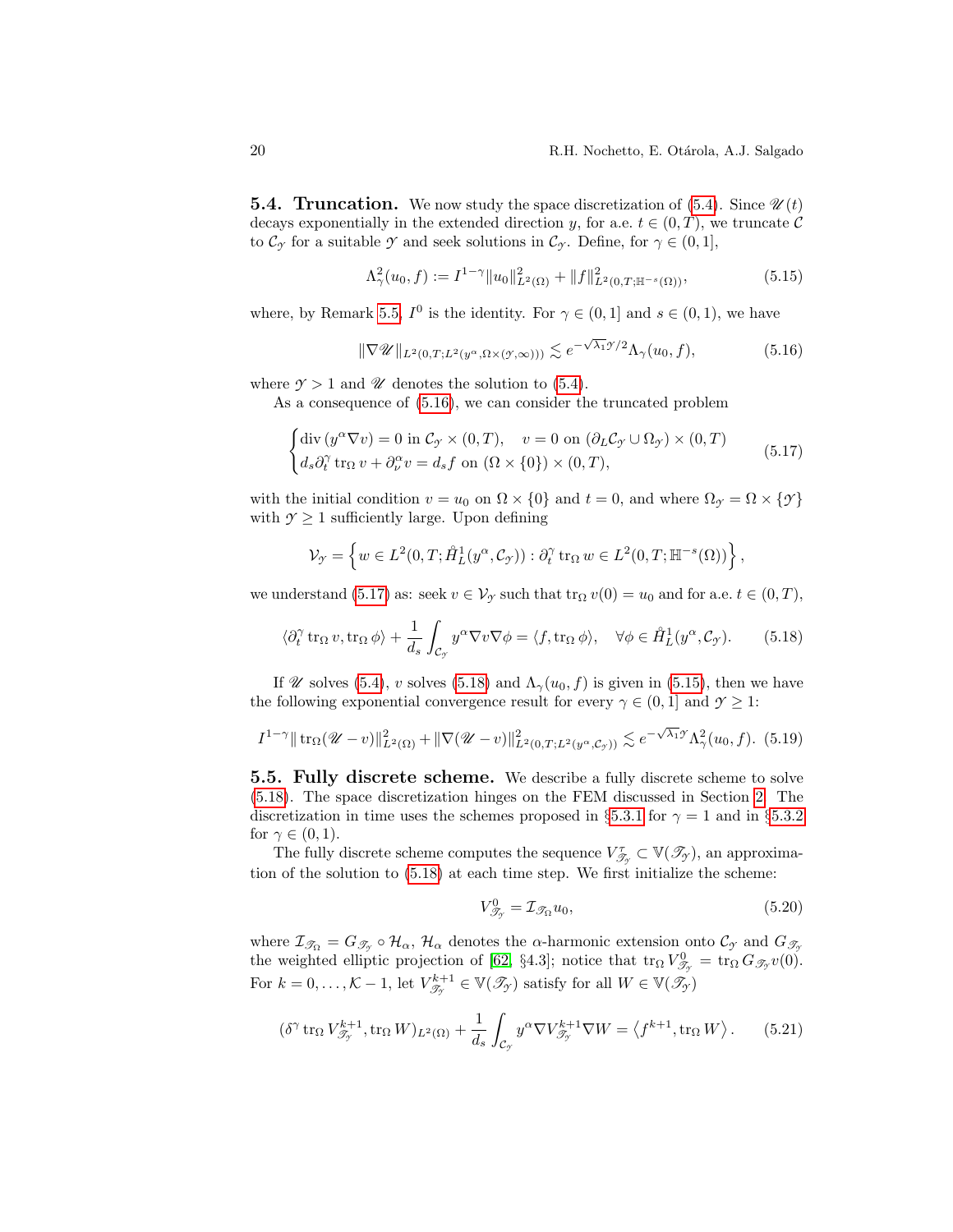An approximate solution to problem [\(5.1\)](#page-14-2) is given by  $U_{\mathcal{T}_{\Omega}}^{\tau} = \text{tr}_{\Omega} V_{\mathcal{T}_{\mathcal{T}}}^{\tau}$ .

The discrete scheme [\(5.20\)](#page-19-4)–[\(5.21\)](#page-19-5) is unconditionally stable for all  $\gamma \in (0, 1]$ :

$$
I^{1-\gamma} \|\operatorname{tr}_{\Omega} V_{\mathscr{T}_{\gamma}}^{\tau}\|_{L^{2}(\Omega)}^{2} + \|V_{\mathscr{T}_{\gamma}}^{\tau}\|_{\ell^{2}(\hat{H}_{L}^{1}(y^{\alpha}, \mathcal{C}_{\gamma}))}^{2} \lesssim I^{1-\gamma} \|\operatorname{tr}_{\Omega} V_{\mathscr{T}_{\gamma}}^{0}\|_{L^{2}(\Omega)}^{2} + \|f^{\tau}\|_{\ell^{2}(\mathbb{H}^{-s}(\Omega))}^{2},
$$

where  $I^0$  is the identity according to Remark [5.5](#page-18-4) (case  $\gamma = 1$ ).

We define  $\mathcal{B}(\mathsf{u}_0, f) := \|\mathsf{u}_0\|_{\mathbb{H}^{1+3s}(\Omega)} + \|f|_{t=0}\|_{\mathbb{H}^{1+s}(\Omega)} + \|f\|_{W^1_{\infty}(0,T;\mathbb{H}^{1-(1-2\mu)s}(\Omega))}$ for  $\mu > 0$ . The error estimates for  $(5.20)$ – $(5.21)$  read as follows.

**Theorem 5.6** (error estimates for  $\gamma \in (0,1)$ ). Let  $\gamma \in (0,1)$ , v and  $V_{\mathscr{T}_{\gamma}}^{\tau}$  solve [\(5.18\)](#page-19-2) and [\(5.20\)](#page-19-4)–[\(5.21\)](#page-19-5), respectively. If  $\mathcal{A}(u_0, f), \mathcal{B}(u_0, f) < \infty$  and  $\mathcal{T}_\mathcal{I}$  satisfies [\(2.12\)](#page-5-3), then

$$
[I^{1-\gamma} \|\operatorname{tr}_{\Omega}(v^{\tau} - V^{\tau}_{\mathscr{T}_{\gamma}})\|_{L^{2}(\Omega)}^{2}]^{\frac{1}{2}} \lesssim \tau^{\theta} \mathcal{A}(u_{0}, f) + |\log N|^{2s} N^{\frac{-(1+s)}{n+1}} \mathcal{B}(u_{0}, f),
$$

and

$$
||v^{\tau} - V_{\mathscr{T}_{\gamma}}^{\tau}||_{\ell^2(\mathring{H}_L^1(y^{\alpha}, \mathcal{C}_{\gamma}))} \lesssim \tau^{\theta} \mathcal{A}(u_0, f) + |\log N|^s N^{\frac{-1}{n+1}} \mathcal{B}(u_0, f),
$$

where  $0 < \theta < \frac{1}{2}$ , and A is defined in [\(5.6\)](#page-16-3).

We finally observe that exploiting the regularity [\(5.5\)](#page-16-1), we can derive optimal (linear) error estimates in time for  $\gamma = 1$ .

# References

- <span id="page-20-0"></span>[1] S. Abe and S. Thurner. Anomalous diffusion in view of Einstein's 1905 theory of Brownian motion. Physica A: Statistical Mechanics and its Applications, 356(24):403  $-407, 2005.$
- <span id="page-20-2"></span>[2] H. Antil and E. Otárola. A FEM for an optimal control problem of fractional powers of elliptic operators. Submitted to SIAM J. Control Optim. arXiv:1406.7460, 2014.
- <span id="page-20-3"></span>[3] H. Antil, E. Otarola, and A.J. Salgado. A fractional space-time optimal control problem: analysis and discretization. Submitted to SIAM J. Control Optim. arXiv:1504.00063, 2015.
- <span id="page-20-7"></span>[4] T. Apel and J. Schöberl. Multigrid methods for anisotropic edge refinement. SIAM J. Numer. Anal., 40(5):1993–2006, 2002.
- <span id="page-20-1"></span>[5] T.M. Atanackovic, S. Pilipovic, B. Stankovic, and D. Zorica. Fractional Calculus with Applications in Mechanics: Vibrations and Diffusion Processes. 2014.
- <span id="page-20-5"></span>[6] I. Babuška and A. Miller. A feedback finite element method with a posteriori error estimation. I. The finite element method and some basic properties of the a posteriori error estimator. Comput. Methods Appl. Mech. Engrg., 61(1):1–40, 1987.
- <span id="page-20-6"></span>[7] I. Babuška and W.C. Rheinboldt. Error estimates for adaptive finite element computations. SIAM J. Numer. Anal., 15(4):736–754, 1978.
- <span id="page-20-4"></span>[8] W. Bangerth, R. Hartmann, and G. Kanschat. deal.II—diferential equations analysis library. Technical Reference: http//dealii.org.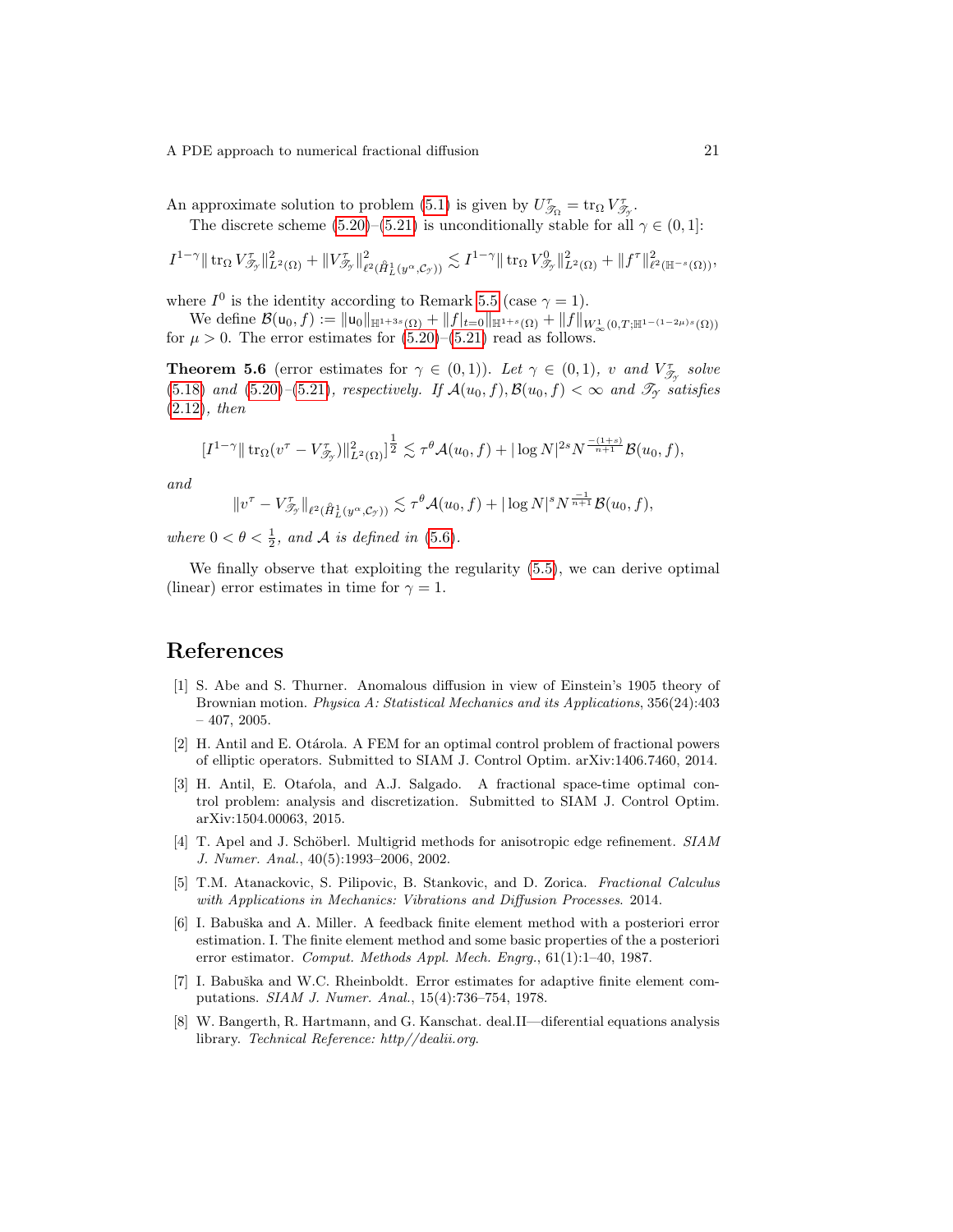- <span id="page-21-9"></span>[9] W. Bangerth, R. Hartmann, and G. Kanschat. deal.II—a general-purpose objectoriented finite element library. ACM Trans. Math. Software, 33(4):Art. 24, 27, 2007.
- <span id="page-21-8"></span>[10] M.S. Birman and M.Z. Solomjak. Spektralnaya teoriya samosopryazhennykh operatorov v gilbertovom prostranstve. Leningrad. Univ., Leningrad, 1980.
- <span id="page-21-7"></span>[11] M. Bonforte, Y. Sire, and J.L. V´azquez. Existence, uniqueness and asymptotic behaviour for fractional porous medium equations on bounded domains. arXiv:1311.5121, 2013.
- <span id="page-21-2"></span>[12] A. Bonito and J. E. Pasciak. Numerical approximation of fractional powers of elliptic operators. Math. Comp., 84(295):2083–2110, 2015.
- <span id="page-21-15"></span>[13] J.H. Bramble and J.E. Pasciak. New convergence estimates for multigrid algorithms. Math. Comp., 49(180):311–329, 1987.
- <span id="page-21-13"></span>[14] J.H. Bramble, J.E. Pasciak, J.P. Wang, and J. Xu. Convergence estimates for multigrid algorithms without regularity assumptions. Math. Comp., 57(195):23–45, 1991.
- <span id="page-21-14"></span>[15] J.H. Bramble, J.E. Pasciak, J.P. Wang, and J. Xu. Convergence estimates for product iterative methods with applications to domain decomposition. Math. Comp., 57(195):1–21, 1991.
- <span id="page-21-16"></span>[16] J.H. Bramble and X. Zhang. The analysis of multigrid methods. In Handbook of numerical analysis, Vol. VII, Handb. Numer. Anal., VII, pages 173–415. North-Holland, Amsterdam, 2000.
- <span id="page-21-17"></span>[17] J.H. Bramble and X. Zhang. Uniform convergence of the multigrid V -cycle for an anisotropic problem. Math. Comp., 70(234):453–470, 2001.
- <span id="page-21-6"></span>[18] C. Brändle, E. Colorado, A. de Pablo, and U. Sánchez. A concave–convex elliptic problem involving the fractional laplacian. Proceedings of the Royal Society of Edinburgh, Section: A Mathematics, 143:39–71, 2013.
- <span id="page-21-11"></span>[19] A. Brandt. Multi-level adaptive solutions to boundary-value problems. Math. Comp., 31:333–390, 1977.
- <span id="page-21-12"></span>[20] A. Brandt. Multigrid techniques: 1984 guide with applications to fluid dynamics. Ges. für Mathematik u. Datenverarbeitung, 1984.
- <span id="page-21-10"></span>[21] S.C. Brenner and L.R. Scott. The mathematical theory of finite element methods, volume 15 of Texts in Applied Mathematics. Springer, New York, third edition, 2008.
- <span id="page-21-0"></span>[22] A. Bueno-Orovio, D. Kay, V. Grau, B. Rodriguez, and K. Burrage. Fractional diffusion models of cardiac electrical propagation: role of structural heterogeneity in dispersion of repolarization. J. R. Soc. Interface, 11(97), 2014.
- <span id="page-21-5"></span>[23] X. Cabré and Y. Sire. Nonlinear equations for fractional Laplacians II: Existence, uniqueness, and qualitative properties of solutions. Trans. Amer. Math. Soc., 367(2):911–941, 2015.
- <span id="page-21-3"></span>[24] X. Cabré and J. Tan. Positive solutions of nonlinear problems involving the square root of the Laplacian. Adv. Math., 224(5):2052–2093, 2010.
- <span id="page-21-1"></span>[25] L. Caffarelli and L. Silvestre. An extension problem related to the fractional Laplacian. Comm. Part. Diff. Eqs., 32(7-9):1245–1260, 2007.
- <span id="page-21-4"></span>[26] A. Capella, J. Dávila, L. Dupaigne, and Y. Sire. Regularity of radial extremal solutions for some non-local semilinear equations. Comm. Part. Diff. Eqs., 36(8):1353– 1384, 2011.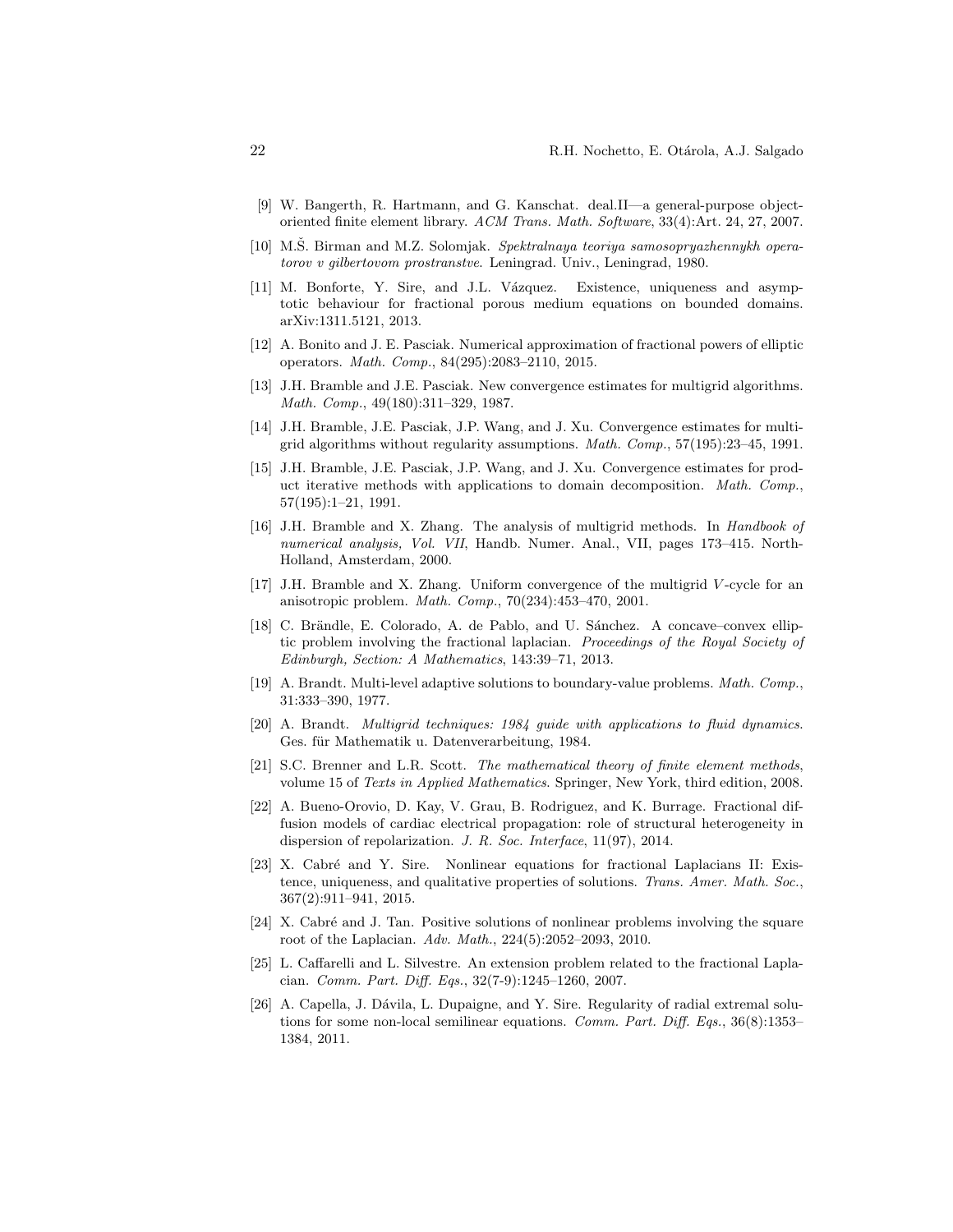- <span id="page-22-12"></span>[27] J.M. Cascón and R.H. Nochetto. Quasioptimal cardinality of AFEM driven by nonresidual estimators. IMA J. Numer. Anal., 32(1):1–29, 2012.
- <span id="page-22-16"></span>[28] L. Chen. iFEM: An integrated finite element methods package in matlab. Technical report, University of California at Irvine, 2009.
- <span id="page-22-5"></span>[29] L. Chen, R.H. Nochetto, E. Otárola, and A.J. Salgado. Multilevel methods for nonuniformly elliptic operators. Submitted to Math. Comp. arXiv:1403.4278, 2014.
- <span id="page-22-4"></span>[30] L. Chen, R.H. Nochetto, E. Otárola, and A.J. Salgado. A PDE approach to fractional diffusion: A posteriori error analysis. J. Comput. Phys., 293:339–358, 2015.
- <span id="page-22-0"></span>[31] W. Chen. A speculative study of 2/3-order fractional laplacian modeling of turbulence: Some thoughts and conjectures. Chaos, 16(2):1–11, 2006.
- <span id="page-22-18"></span>[32] D. del Castillo-Negrete, B. A. Carreras, and V. E. Lynch. Fractional diffusion in plasma turbulence. Physics of Plasmas, 11(8):3854–3864, 2004.
- <span id="page-22-13"></span>[33] W. Dörfler. A convergent adaptive algorithm for Poisson's equation. SIAM J. Numer. Anal., 33(3):1106–1124, 1996.
- <span id="page-22-3"></span>[34] Q. Du, M. Gunzburger, R. B. Lehoucq, and K. Zhou. Analysis and approximation of nonlocal diffusion problems with volume constraints. SIAM Rev., 54(4):667–696, 2012.
- <span id="page-22-7"></span>[35] J. Duoandikoetxea. Fourier analysis. American Mathematical Society, 2001.
- <span id="page-22-11"></span>[36] R.G. Durán and A.L. Lombardi. Error estimates on anisotropic  $Q_1$  elements for functions in weighted Sobolev spaces. *Math. Comp.*,  $74(252):1679-1706$ ,  $2005$ .
- <span id="page-22-19"></span>[37] V.J. Ervin and J.P. Roop. Variational formulation for the stationary fractional advection dispersion equation. Numer. Methods Partial Differential Equations, 22(3):558– 576, 2006.
- <span id="page-22-8"></span>[38] E. B. Fabes, C.E. Kenig, and R.P. Serapioni. The local regularity of solutions of degenerate elliptic equations. Comm. Part. Diff. Eqs., 7(1):77–116, 1982.
- <span id="page-22-1"></span>[39] P. Gatto and J. Hesthaven. Numerical approximation of the fractional laplacian via hp-finite elements, with an application to image denoising. J. Sci. Comp., pages 1–22, 2014.
- <span id="page-22-9"></span>[40] V. Gol'dshtein and A. Ukhlov. Weighted Sobolev spaces and embedding theorems. Trans. Amer. Math. Soc., 361(7):3829–3850, 2009.
- <span id="page-22-17"></span>[41] R. Gorenflo, F. Mainardi, D. Moretti, and P. Paradisi. Time fractional diffusion: a discrete random walk approach. Nonlinear Dynam., 29(1-4):129–143, 2002. Fractional order calculus and its applications.
- <span id="page-22-10"></span>[42] P. Grisvard. Elliptic problems in nonsmooth domains. Pitman, 1985.
- <span id="page-22-14"></span>[43] W. Hackbusch. *Multigrid methods and applications*. Springer-Verlag, 1985.
- <span id="page-22-15"></span>[44] W. Hackbusch. The frequency decomposition multi-grid method. I. Application to anisotropic equations. Numer. Math., 56(2-3):229–245, 1989.
- <span id="page-22-6"></span>[45] Y. Huang and A. Oberman. Numerical methods for the fractional Laplacian: A finite difference-quadrature approach. SIAM J. Numer. Anal., 52(6):3056–3084, 2014.
- <span id="page-22-2"></span>[46] R. Ishizuka, S.-H. Chong, and F. Hirata. An integral equation theory for inhomogeneous molecular fluids: The reference interaction site model approach. J. Chem. Phys, 128(3), 2008.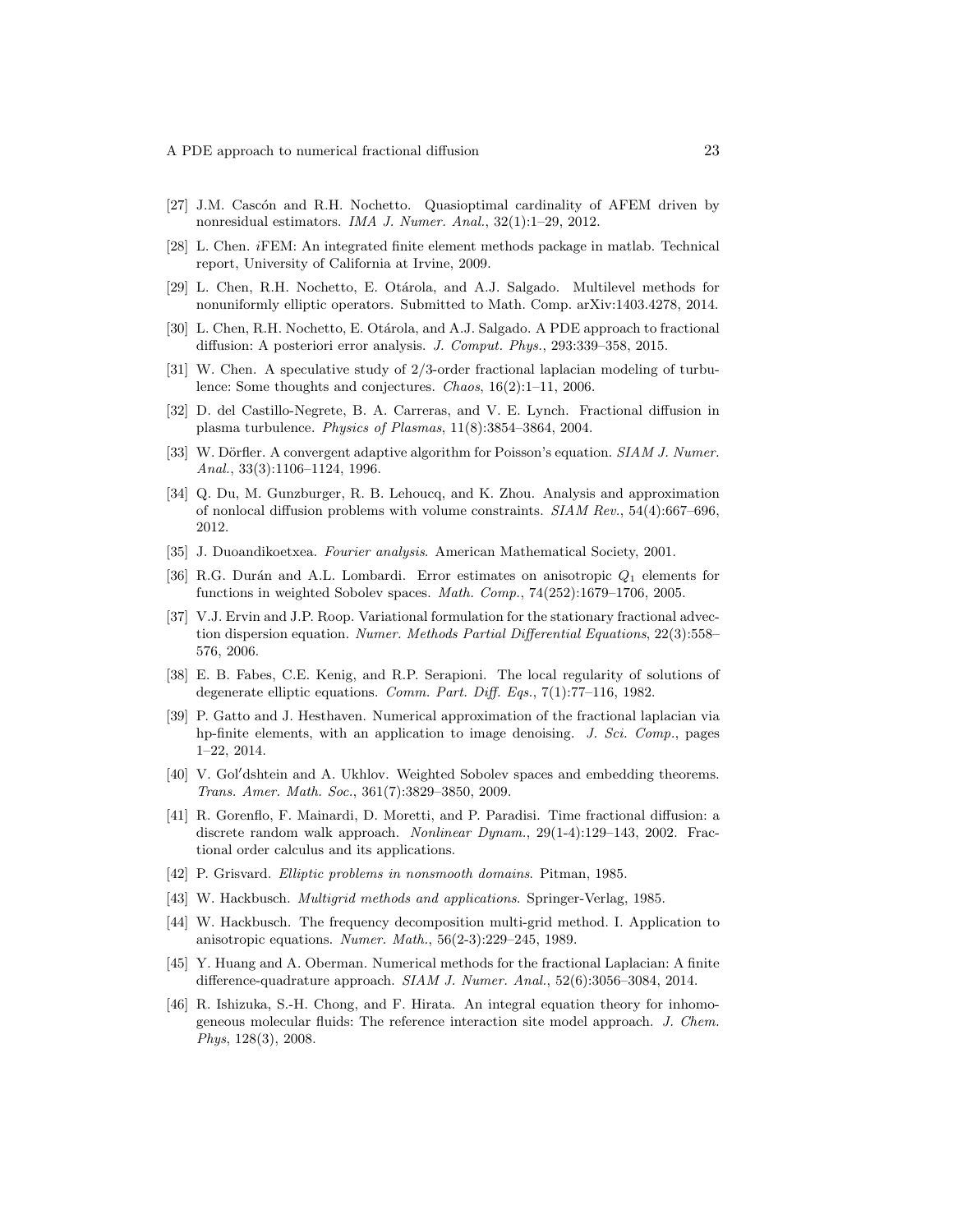- <span id="page-23-13"></span>[47] A.A. Kilbas, H.M. Srivastava, and J.J. Trujillo. Theory and applications of fractional differential equations. Elsevier Science B.V., Amsterdam, 2006.
- <span id="page-23-7"></span>[48] A. Kufner and B. Opic. How to define reasonably weighted Sobolev spaces. Comment. Math. Univ. Carolin., 25(3):537–554, 1984.
- <span id="page-23-5"></span>[49] N.S. Landkof. Foundations of modern potential theory. Springer-Verlag, 1972.
- <span id="page-23-0"></span>[50] S. Z. Levendorskiı̆. Pricing of the American put under Lévy processes. *Int. J. Theor.* Appl. Finance, 7(3):303–335, 2004.
- <span id="page-23-18"></span>[51] X. Li and C. Xu. A space-time spectral method for the time fractional diffusion equation. SIAM J. Numer. Anal., 47(3):2108–2131, 2009.
- <span id="page-23-15"></span>[52] Y. Lin, X. Li, and C. Xu. Finite difference/spectral approximations for the fractional cable equation. Math. Comp., 80(275):1369–1396, 2011.
- <span id="page-23-16"></span>[53] Y. Lin and C. Xu. Finite difference/spectral approximations for the time-fractional diffusion equation. J. Comput. Phys., 225(2):1533–1552, 2007.
- <span id="page-23-1"></span>[54] R. Lipton. Dynamic brittle fracture as a small horizon limit of peridynamics. J. Elasticity, 117(1):21–50, 2014.
- <span id="page-23-17"></span>[55] W. McLean. Regularity of solutions to a time-fractional diffusion equation. ANZIAM J., 52(2):123–138, 2010.
- <span id="page-23-9"></span>[56] P. Morin, R.H. Nochetto, and K.G. Siebert. Local problems on stars: a posteriori error estimators, convergence, and performance. Math. Comp., 72(243):1067–1097, 2003.
- <span id="page-23-6"></span>[57] B. Muckenhoupt. Weighted norm inequalities for the Hardy maximal function. Trans. Amer. Math. Soc., 165:207–226, 1972.
- <span id="page-23-14"></span>[58] K. Mustapha and W. McLean. Superconvergence of a discontinuous Galerkin method for fractional diffusion and wave equations. SIAM J. Numer. Anal., 51(1):491–515, 2013.
- <span id="page-23-12"></span>[59] R. R. Nigmatullin. The realization of the generalized transfer equation in a medium with fractal geometry. Physica Status Solidi (b), 133(1):425-430, 1986.
- <span id="page-23-3"></span>[60] R. H. Nochetto, E. Otárola, and A. J. Salgado. A PDE approach to fractional diffusion in general domains: A priori error analysis. Found. Comput. Math., 15(3):733– 791, 2015.
- <span id="page-23-2"></span>[61] R.H. Nochetto, E. Otárola, and A.J. Salgado. Convergence rates for the classical, thin and fractional elliptic obstacle problems. Philos. Transact. A Math. Phys. Eng. Sci., 2014. accepted for publication.
- <span id="page-23-4"></span>[62] R.H. Nochetto, E. Otárola, and A.J. Salgado. A PDE approach to space-time fractional parabolic problems. Submitted to SIAM J. Numer. Anal. arXiv:1404.0068, 2014.
- <span id="page-23-8"></span>[63] R.H. Nochetto, E. Otárola, and A.J. Salgado. Piecewise polynomial interpolation in Muckenhoupt weighted Sobolev spaces and applications. Numer. Math., 2015. DOI: 10.1007/s00211-015-0709-6.
- <span id="page-23-11"></span>[64] R.H. Nochetto, K.G. Siebert, and A. Veeser. Theory of adaptive finite element methods: an introduction. In Multiscale, nonlinear and adaptive approximation, pages 409–542. Springer, Berlin, 2009.
- <span id="page-23-10"></span>[65] R.H. Nochetto and A. Vesser. Primer of adaptive finite element methods. In Multiscale and Adaptivity: Modeling, Numerics and Applications, CIME Lectures. Springer, 2011.